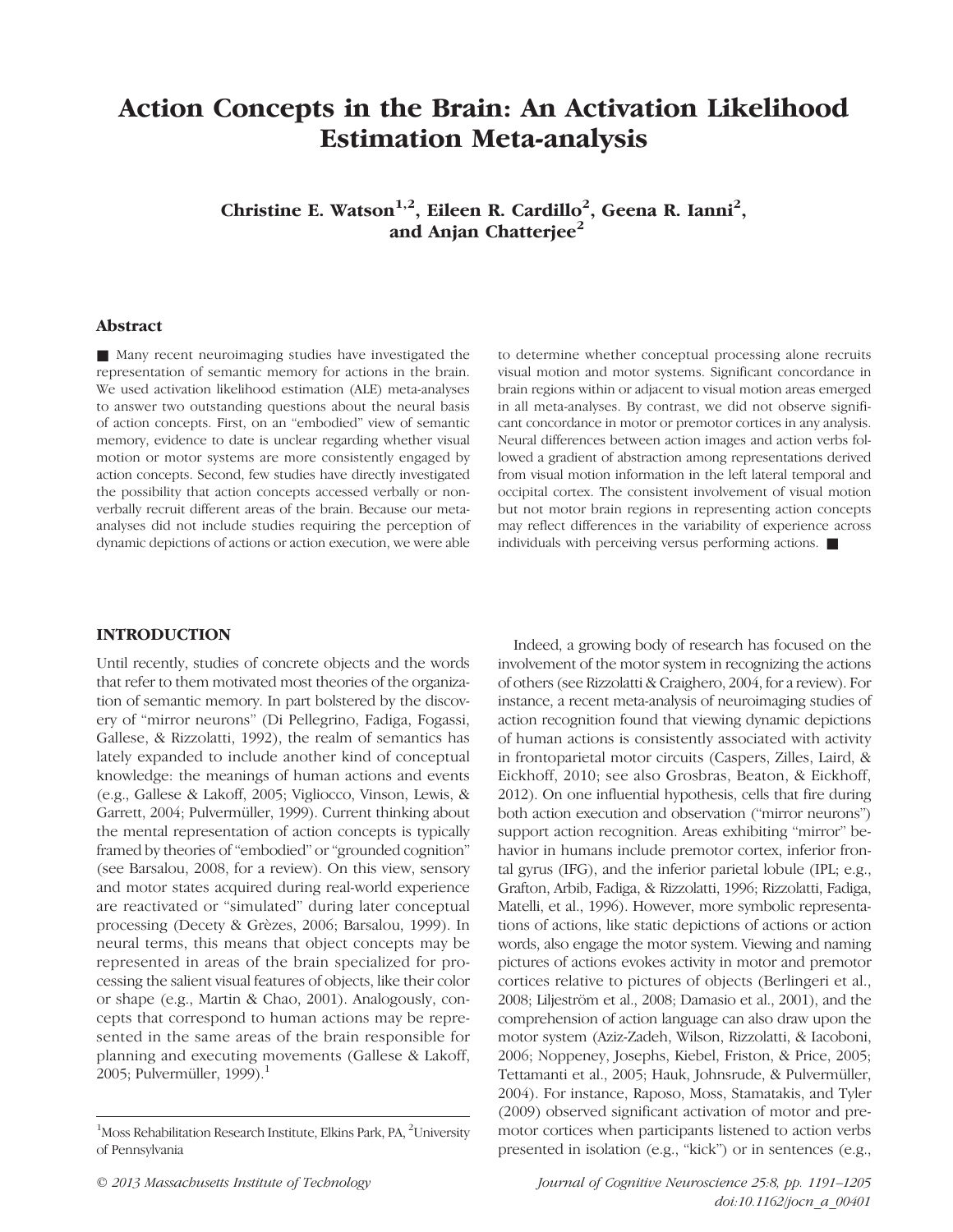"kick the ball") but not when they were presented in idiomatic sentences (e.g., "kick the bucket").

But sources of information outside the motor system may also contribute to the neural representation of action concepts. In particular, an area of the brain specialized for processing visual motion (area MT+; Watson et al., 1993) is active when participants view static depictions of actions (Kourtzi & Kanwisher, 2000; Senior et al., 2000), although no visual motion is present in the stimuli. Area MT+ is also active when participants make semantic decisions about pictured actions (Kable, Lease-Spellmeyer, & Chatterjee, 2002). Furthermore, visual motion areas can be recruited by action language: Saygin, McCullough, Alac, and Emmorey (2010) found that listening to sentences describing actions with associated motion yielded greater activity in functionally localized area MT+ relative to sentences describing static events. On an embodied perspective, visual motion accompanies many actions, so areas of the brain that process visual motion may be reactivated during later conceptual processing (Watson & Chatterjee, 2011; Kable, Kan, Wilson, Thompson-Schill, & Chatterjee, 2005). However, the recruitment of visual motion areas for semantic purposes, although consistent with an embodied perspective, is not compatible with the hypothesis that the motor system alone supports the comprehension of actions (e.g., Rizzolatti & Sinigaglia, 2010; Buccino, Binkofski, & Riggio, 2004; Rizzolatti, Fadiga, Gallese, & Fogassi, 1996).

Individual neuroimaging experiments suggest that both the motor system and visual motion areas can be engaged when participants access action semantics. However, an outstanding question is the relative importance of each type of information for representing action concepts. Inconsistencies among findings in this domain contribute to the confusion. For instance, not all studies using action images (Kable et al., 2002) or action words (Bedny, Caramazza, Grossman, Pascual-Leone, & Saxe, 2008; Kable et al., 2002, 2005) observe significant activity in motor or premotor cortices. Similarly, area MT+ is active when participants listen to action verbs in sentences (Saygin et al., 2010) but not in isolation (Bedny et al., 2008; Kable et al., 2005). Thus, current evidence is inconclusive with respect to whether one source of modality-specific information is more consistently involved in representing action concepts. Yet, the answer to this question has more general implications for theories of embodied cognition: If the recruitment of sensory or motor systems during conceptual processing is variable, the embodiment of meaning is not necessary and instead fluctuates either within or between individuals.

The way in which action concepts are accessed may also affect the degree to which sensory and motor systems—or other cortical areas, instead—are engaged. In particular, static, visual depictions of actions may evoke different brain responses than action language. For example, Kable et al. (2005) found that making semantic judgments about action words relative to object words was associated with

greater activity in the left posterior middle temporal gyrus (pMTG) and posterior STS (pSTS). The peak of this activation within lateral temporal cortex was located anterior and dorsal to the peak activation for action pictures relative to object pictures. And whereas action pictures activated bilateral area MT+, action words activated adjacent, but not overlapping, cortical areas (Kable et al., 2002, 2005). These results suggest that more abstract representations of action concepts, such as those accessed by language, may be represented near the sensory or motor cortices from which the representations are derived (Chatterjee, 2008; Kable et al., 2005; see also Vigliocco et al., 2004; Simmons & Barsalou, 2003; Plaut, 2002). Additionally, because of the left hemisphere's critical role in language processing, accessing action concepts with words rather than images may produce a more strongly left-lateralized pattern of neural activity. By contrast, on a "strong" embodied view, the sensory and motor states re-enacted during conceptual processing are constitutive of a concept (Barsalou, 1999; Pulvermüller, 1999). Action images and action words should therefore evoke similar neural responses in areas of the brain representing conceptual content. Despite the relevance for theories of embodied cognition, very few neuroimaging studies have directly investigated the neural similarities between concepts accessed by verbal or nonverbal means (i.e., Esopenko et al., 2012; Shinkareva, Malave, Mason, Mitchell, & Just, 2011), and both of these studies used object, rather than action, stimuli.

In the current study, we used a series of activation likelihood estimation (ALE) meta-analyses (Eickhoff et al., 2009; Turkeltaub, Eden, Jones, & Zeffiro, 2002) to determine (1) the consistency with which action concepts engage sensory and motor systems and (2) the similarities and differences between action concepts accessed either by images or words. Although individual experiments in this domain have yielded inconsistent results, the metaanalysis method offers the potential to identify patterns that emerge as consistent across many studies. Other meta-analyses have examined the observation of dynamic depictions of human actions and action execution (e.g., Grosbras et al., 2012; Caspers et al., 2010), but we focus on studies using static depictions of human actions and studies without overt action execution requirements (other than finger or mouth movements required to respond). By looking at this subset of studies, we can accurately assess the involvement of sensory and motor systems in conceptual processing rather than overt visual motion processing or motor execution. We have also included studies using action language, and we focus only on experiments in which action verbs were presented in isolation. In doing so, we can clearly identify the concepts evoked by the action words rather than other words in a sentence.

In Meta-analysis 1, we looked for consistency across all fMRI and PET studies in which participants likely accessed action concepts via images or words. In Meta-analysis 2, we took a finer-grained approach and looked for consistency among a subset of studies in which participants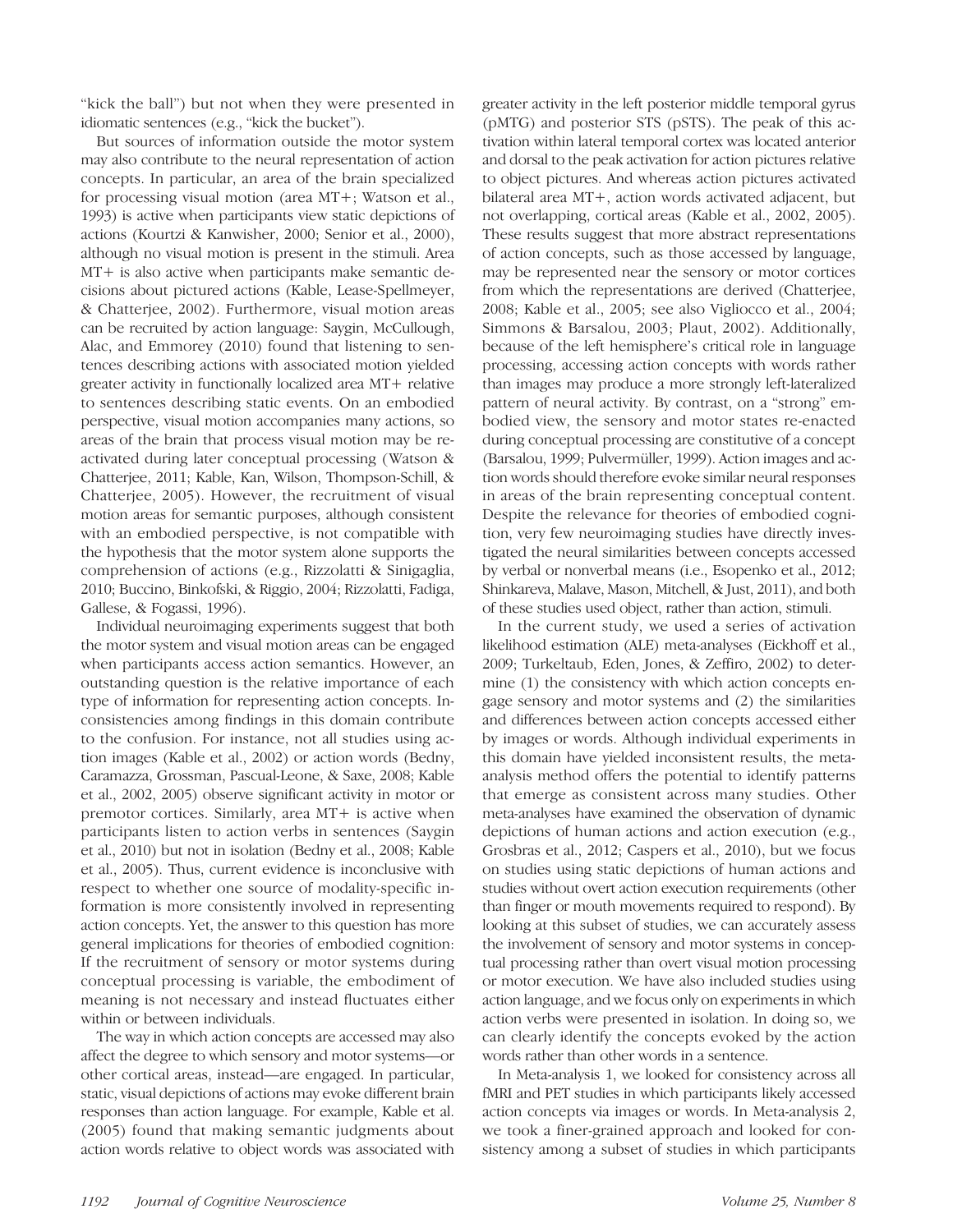were instructed to access action concepts as part of an experimental task. By contrast, participants not actively engaged in a task (e.g., passive viewing) may not engage the semantic system as deeply or at all. In Meta-analysis 3, we looked for similarities and differences in neural activity associated with processing either static depictions of action images or action words.

## METHODS

#### Inclusion of Studies

We identified a preliminary list of articles for inclusion by searching PsycInfo and PubMed article databases. Our search criteria were (1) a word in the abstract denoting a neuroimaging method (e.g., "fMRI," "fMRI," "BOLD," "PET") and (2) the words "action," "actions," "verb," or "verbs". We also added studies to the list manually by examining the reference sections of relevant articles. In total, this broad preliminary search yielded a list of 749 studies.

Next, we examined the abstracts of these articles to determine which studies appeared to meet our criteria for inclusion. This process narrowed the list down to 102 studies. Finally, we examined each study in detail to determine if it met all criteria for inclusion. (The number of papers eliminated by each criterion is given in square brackets). Experiments were included if they (1) were published in a peer-reviewed journal  $(n = 1)$ , (2) reported data from multiple, neurologically healthy adult participants  $(n = 3)$ , and (3) reported peak coordinates from whole-brain, group-level, voxel-wise analyses (corrected or uncorrected for multiple comparisons at the wholebrain level) in either Montreal Neurologic Institute (MNI) or Talairach standardized brain spaces ( $n = 32$ ). Criterion 3 eliminated studies reporting only ROI analyses and studies in which small-volume corrections had been applied to whole-brain analyses.

In addition to these general methodological criteria, we established six criteria related to our questions of interest. We applied these criteria on a by-contrast basis: If at least one contrast in a study met the criteria, it was included in the meta-analysis even if other contrasts from the study were excluded. We only included contrasts that (4) did not involve explicit motor imagery tasks (i.e., tasks in which participants were instructed to imagine themselves performing actions;  $n = 1$ , (5) did not involve tasks in which participants overtly executed body actions ( $n = 0$ ), other than those required to speak a response or manually press response button, and (6) presented to participants actionrelated tasks or stimuli ( $n = 17$ ). Criterion 6 mostly eliminated studies in which stimuli were verbs, in general, rather than action verbs, in particular. Additionally, we only included contrasts in which (7) stimuli were static depictions of human actions (drawings or photographs), single verbs referring to human actions, or object words or images only if the task focused attention on the human actions performed with those objects ( $n = 10$ ). In the last

case, although the stimuli are objects, participants have to access action knowledge to perform the task, for instance, to generate the name of an action associated with an object (i.e., verb generation) or to decide if pairs of objects are used with the same action. Given Criterion 4, however, we nevertheless excluded any contrasts in which participants were instructed to imagine using an object. Finally, we excluded contrasts in which (8) action-related neural activity was removed via the subtraction method  $(n = 5)$ or (9) response-related activation in the condition of interest was not controlled for by the baseline task  $(n =$ 4). For instance, we eliminated a contrast in which the generation of common actions was compared with the generation of uncommon actions (Seger, Desmond, Glover, & Gabrieli, 2000) because this contrast highlighted neural activity related to "common-ness" rather than "action-ness." An example of a contrast eliminated by Criterion 9 is covert action picture naming versus fixation.

These task- and stimulus-related criteria were necessary to ensure that we could adequately assess the involvement of sensory or motor systems in conceptual processing. Both of these areas, by definition, are activated by lower-level processes (visual perception and motor execution). To correctly infer that these areas are also involved in semantic processing, we therefore had to eliminate contrasts in which activation in sensory or motor areas could be attributed to a lower level of processing. For instance, if visual motion is present in the stimuli (i.e., videos of actions) or if a body action is overtly executed, activity in modality-specific areas cannot be attributed to semantic processing. Explicit motor imagery, too, has been shown to activate premotor and primary motor cortices (Porro et al., 1996; Roth et al., 1996), so we also excluded contrasts involving this task.

Similarly, we excluded contrasts in which the task of interest required a manual response or overt/covert vocalization but the task to which it was compared did not; in these cases, activation can arise in the motor system from participants' responses rather than from semantic processing (see Aziz-Zadeh et al., 2006; Palmer et al., 2001, for evidence that covert speech recruits motor areas of the brain). Other researchers have used similar criteria (e.g., Binder, Desai, Graves, & Conant, 2009; Vigneau et al., 2006), and baselines that control for speech and low-level visual processing may actually more sensitively reveal semantic processing in the brain (Price, Devlin, Moore, Morton, & Laird, 2005).

Additionally, we only included contrasts in which action verbs were presented in isolation and not as part of a phrase or sentence. Our meta-analyses are focused on the conceptual representations of actions, and including sentences or phrases containing other kinds of words (e.g., nouns, adjectives) prevents us from drawing focused conclusions about the neural basis of action concepts, in particular.

After this elimination process, 29 individual experiments remained (Table 1). Note that some studies contain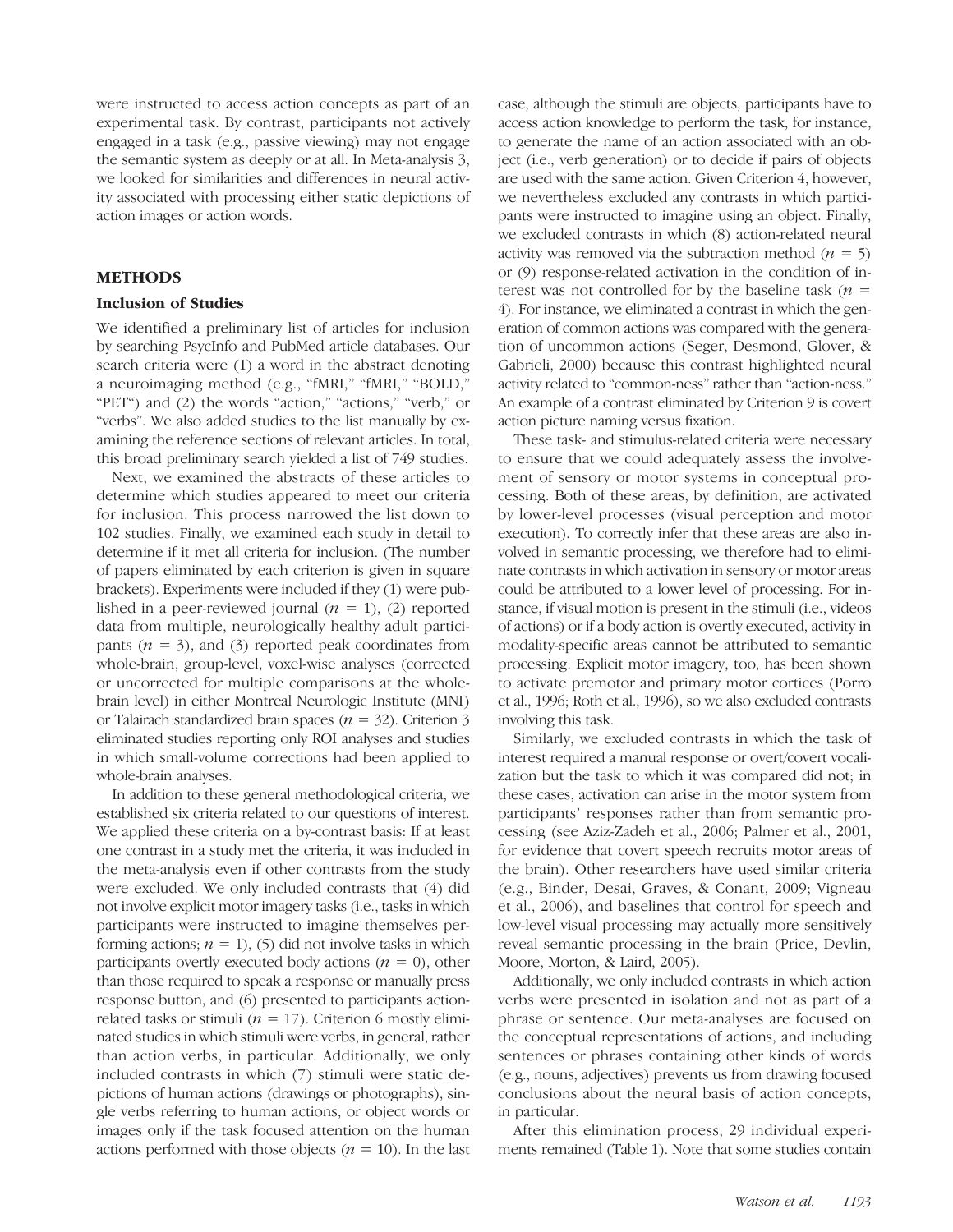|  |  |  |  |  |  | Table 1. Studies Included in Final Meta-analyses |  |
|--|--|--|--|--|--|--------------------------------------------------|--|
|--|--|--|--|--|--|--------------------------------------------------|--|

| Study                                                      |                | Study No. Contrast No. Participants Foci |    |    | Task Type                       |               | Stimuli Type Meta-analysis No. |
|------------------------------------------------------------|----------------|------------------------------------------|----|----|---------------------------------|---------------|--------------------------------|
| Bedny et al. (2008)                                        | $\mathbf{1}$   | $\mathbf{1}$                             | 12 |    | 1 Lexical-semantic Action verbs |               | 1, 2, 3                        |
| Bedny, Caramazza, Pascual-Leone,<br>& Saxe (2012)          | $\overline{c}$ | 2                                        | 20 | 2  | Lexical-semantic Action verbs   |               | 1, 2, 3                        |
|                                                            |                | 3                                        | 20 | 5  | Lexical-semantic Action verbs   |               | 1, 2, 3                        |
| Berlingeri et al. (2008)                                   | 3              | 4                                        | 12 | 30 | Lexical-semantic Action verbs   |               | 1, 2, 3                        |
|                                                            |                | 5                                        | 12 | 18 | Lexical-semantic Action verbs   |               | 1, 2, 3                        |
|                                                            |                | 6                                        | 12 | 26 | Lexical-semantic Action images  |               | 1, 2, 3                        |
|                                                            |                | 7                                        | 12 | 28 | Lexical-semantic Action images  |               | 1, 2, 3                        |
| Boronat et al. (2005)                                      | $\overline{4}$ | 8                                        | 15 | 5  | Lexical-semantic Object nouns   |               | 1, 2                           |
|                                                            |                | 9                                        | 15 | 7  | Lexical-semantic Object images  |               | 1, 2                           |
| Buxbaum, Kyle, Tang,<br>& Detre (2006)                     | 5              | 10                                       | 15 | 3  | Lexical-semantic Object images  |               | 1, 2                           |
|                                                            |                | 11                                       | 15 | 2  | Lexical-semantic Object images  |               | 1, 2                           |
|                                                            |                | 12                                       | 15 | 5  | Lexical-semantic Object images  |               | 1, 2                           |
| Canessa et al. (2008)                                      | 6              | 13                                       | 15 | 3  | Lexical-semantic Object images  |               | 1, 2                           |
| Crescentini, Shallice,<br>& Macaluso (2010)                | 7              | 14                                       | 14 | 2  | Verb generation Object nouns    |               | 1                              |
| Damasio et al. (2001)                                      | 8              | 15                                       | 20 | 12 | Lexical-semantic Action images  |               | 1, 2, 3                        |
|                                                            |                | 16                                       | 20 | 12 | Lexical-semantic Action images  |               | 1, 2, 3                        |
|                                                            |                | 17                                       | 20 | 1  | Lexical-semantic Action images  |               | 1, 2, 3                        |
| Grèzes and Decety (2002)                                   | 9              | 18                                       | 10 | 6  | Verb generation Object images   |               | 1                              |
| Hamzei et al. (2003)                                       | 10             | 19                                       | 12 | 3  | Passive                         | Action images | 1, 3                           |
| Hauk et al. (2004)                                         | 11             | 20                                       | 14 | 7  | Passive                         | Action verbs  | 1, 3                           |
| Kana and Travers (2012)                                    | 12             | 21                                       | 26 | 11 | Lexical-semantic Action images  |               | 1, 2, 3                        |
| Kellenbach et al. (2003)                                   | 13             | 22                                       | 9  | 9  | Lexical-semantic Object images  |               | 1, 2                           |
| Kemmerer, Castillo, Talavage,<br>Patterson, & Wiley (2008) | 14             | 23                                       | 16 | 23 | Lexical-semantic Action verbs   |               | 1, 2, 3                        |
|                                                            |                | 24                                       | 16 |    | 8 Lexical-semantic Action verbs |               | 1, 2, 3                        |
|                                                            |                | 25                                       | 16 | 14 | Lexical-semantic Action verbs   |               | 1, 2, 3                        |
|                                                            |                | 26                                       | 16 | 23 | Lexical-semantic Action verbs   |               | 1, 2, 3                        |
|                                                            |                | 27                                       | 16 | 9  | Lexical-semantic Action verbs   |               | 1, 2, 3                        |
| Liljeström et al. (2008)                                   | 15             | 28                                       | 15 | 10 | Lexical-semantic Action images  |               | 1, 2, 3                        |
| Martin, Haxby, Lalonde, Wiggs,<br>& Ungerleider (1995)     | 16             | 29                                       | 12 | 10 | Verb generation Object images   |               | 1                              |
| Osaka, Matsuyoshi, Ikeda,<br>& Osaka (2010)                | 17             | 30                                       | 14 | 4  | Lexical-semantic Action images  |               | 1, 2, 3                        |
|                                                            |                | 31                                       | 14 | 3  | Lexical-semantic Action images  |               | 1, 2, 3                        |
| Péran et al. (2010)                                        | 18             | 32                                       | 12 | 4  | Verb generation Object images   |               | 1                              |
|                                                            |                | 33                                       | 12 | 1  | Verb generation Object images   |               | 1                              |
| Pierno et al. $(2009)$                                     | 19             | 34                                       | 15 | 4  | Passive                         | Action images | 1, 3                           |
|                                                            |                | 35                                       | 15 | 8  | Passive                         | Action images | 1, 3                           |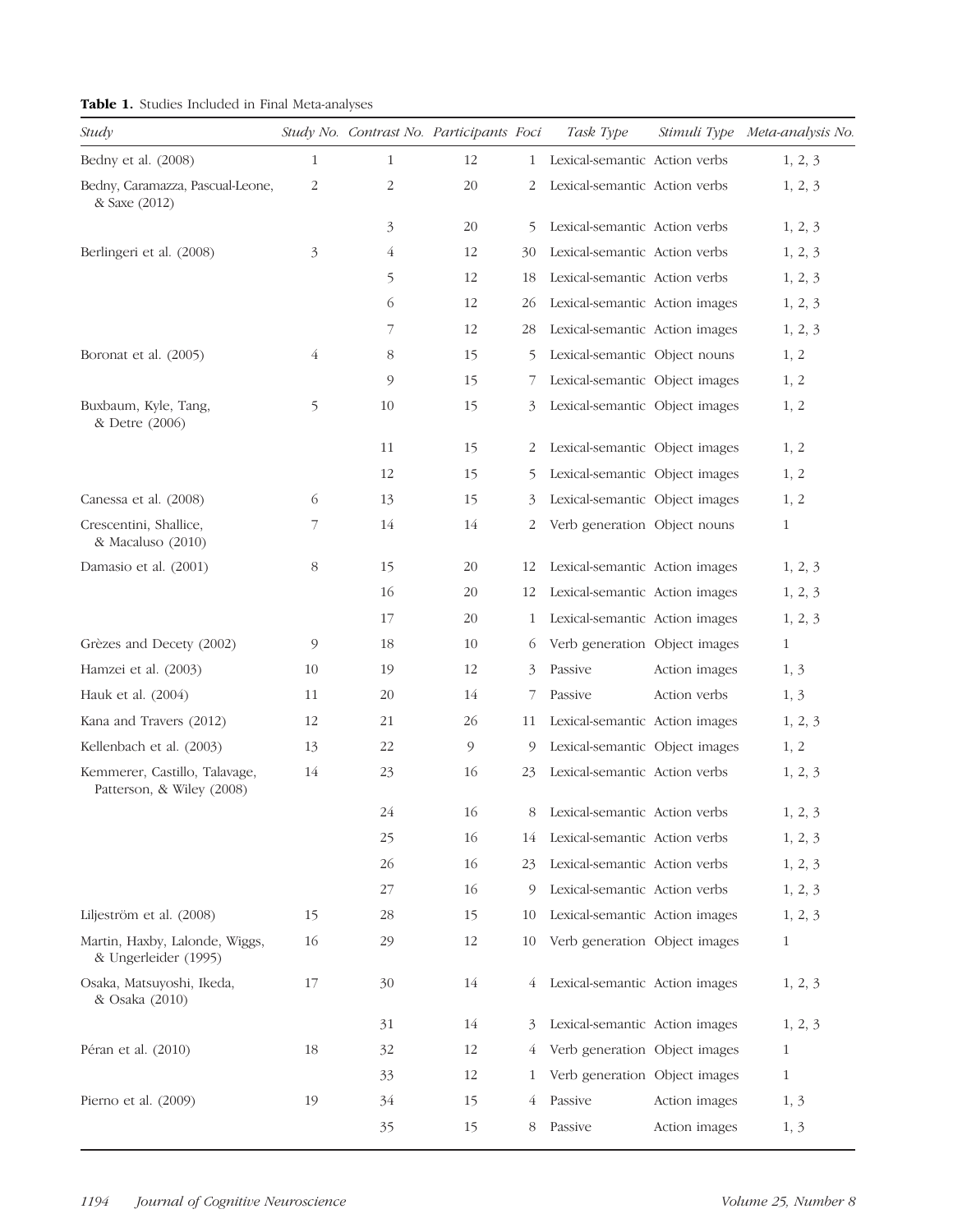Table 1. (continued)

| Study                                                   |    | Study No. Contrast No. Participants Foci |    |    | Task Type                      |              | Stimuli Type Meta-analysis No. |
|---------------------------------------------------------|----|------------------------------------------|----|----|--------------------------------|--------------|--------------------------------|
| Raposo et al. (2009)                                    | 20 | 36                                       | 14 | 2  | Passive                        | Action verbs | 1, 3                           |
| Rodríguez-Ferreiro, Gennari,<br>Davies, & Cuetos (2011) | 21 | 37                                       | 14 |    | Lexical-semantic Action verbs  |              | 1, 2, 3                        |
|                                                         |    | 38                                       | 14 | 3  | Lexical-semantic Action verbs  |              | 1, 2, 3                        |
| Rüschemeyer, Brass,<br>& Friederici (2007)              | 22 | 39                                       | 20 | 9  | Lexical-semantic Action verbs  |              | 1, 2, 3                        |
|                                                         |    | 40                                       | 20 | 2  | Lexical-semantic Action verbs  |              | 1, 2, 3                        |
| Saccuman et al. (2006)                                  | 23 | 41                                       | 13 | 3  | Lexical-semantic Action images |              | 1, 2, 3                        |
|                                                         |    | 42                                       | 13 | 4  | Lexical-semantic Action images |              | 1, 2, 3                        |
|                                                         |    | 43                                       | 13 | 2  | Lexical-semantic Action images |              | 1, 2, 3                        |
|                                                         |    | 44                                       | 13 | 5  | Lexical-semantic Action images |              | 1, 2, 3                        |
|                                                         |    | 45                                       | 13 | 8  | Lexical-semantic Action images |              | 1, 2, 3                        |
| Sanjuán et al. (2010)                                   | 24 | 46                                       | 18 | 7  | Verb generation Object nouns   |              | $\mathbf{1}$                   |
| Tyler et al. (2003)                                     | 25 | 47                                       | 12 | 18 | Lexical-semantic Action verbs  |              | 1, 2, 3                        |
|                                                         |    | 48                                       | 12 | 17 | Lexical-semantic Action verbs  |              | 1, 2, 3                        |
|                                                         |    | 49                                       | 12 | 3  | Lexical-semantic Action verbs  |              | 1, 2, 3                        |
|                                                         |    | 50                                       | 12 | 5  | Lexical-semantic Action verbs  |              | 1, 2, 3                        |
| van Dam, Rüshemeyer,<br>& Bekkering (2010)              | 26 | 51                                       | 14 | 5  | Lexical-semantic Action verbs  |              | 1, 2, 3                        |
| Van Dam et al. (2012)                                   | 27 | 52                                       | 19 | 3  | Lexical-semantic Object nouns  |              | 1, 2                           |
|                                                         |    | 53                                       | 19 | 6  | Lexical-semantic Object nouns  |              | 1, 2                           |
| Warburton et al. (1996)                                 | 28 | 54                                       | 9  | 6  | Verb generation Object nouns   |              | $\mathbf{1}$                   |
|                                                         | 29 | 55                                       | 9  | 5  | Verb generation Object nouns   |              | 1                              |

multiple experiments performed with different participants, so these were treated as independent experiments. In total, these experiments contained 55 relevant contrasts and 439 foci. Depending on the questions addressed by a particular meta-analysis, a single experiment could contribute foci from more than one relevant contrast. If foci from the same experiment but different contrasts were included in a single meta-analysis, these coordinates were aggregated together to avoid erroneously inflating the number of independent experiments (Turkeltaub et al., 2012).

Using the final set of experiments, we performed three separate meta-analyses. First, we examined convergence across all experiments, an analysis that included 29 experiments and 439 foci. For the second meta-analysis, we performed a more stringent investigation of the neural basis of action concepts: We examined convergence across studies in which participants were instructed to do lexicalsemantic tasks while in the scanner (18 experiments and 374 foci). For instance, when making semantic relatedness judgments, performing semantic categorization, or naming, participants need to think about action concepts to

do the task. By contrast, passive viewing of images and reading of words may elicit but do not necessarily require semantic processing. In the second meta-analysis, we also excluded contrasts in which participants performed verb generation. The task demands of verb generation are very different from other included tasks in that participants must select a single concept from a pool of many possible, viable responses. Therefore, some areas implicated by verb generation may be those typically observed with increased demands for cognitive control rather than semantic processing per se (e.g., the anterior cingulate; Barch, Braver, Sabb, & Noll, 2000). Finally, we performed a third meta-analysis to contrast studies using two different kinds of stimuli, irrespective of task: static images of actions versus action verbs (18 experiments and 385 foci).

#### ALE Analyses

To determine convergence across studies, we used the ALE method (Eickhoff et al., 2009; Turkeltaub et al., 2002), implemented in the GingerALE 2.1.1 software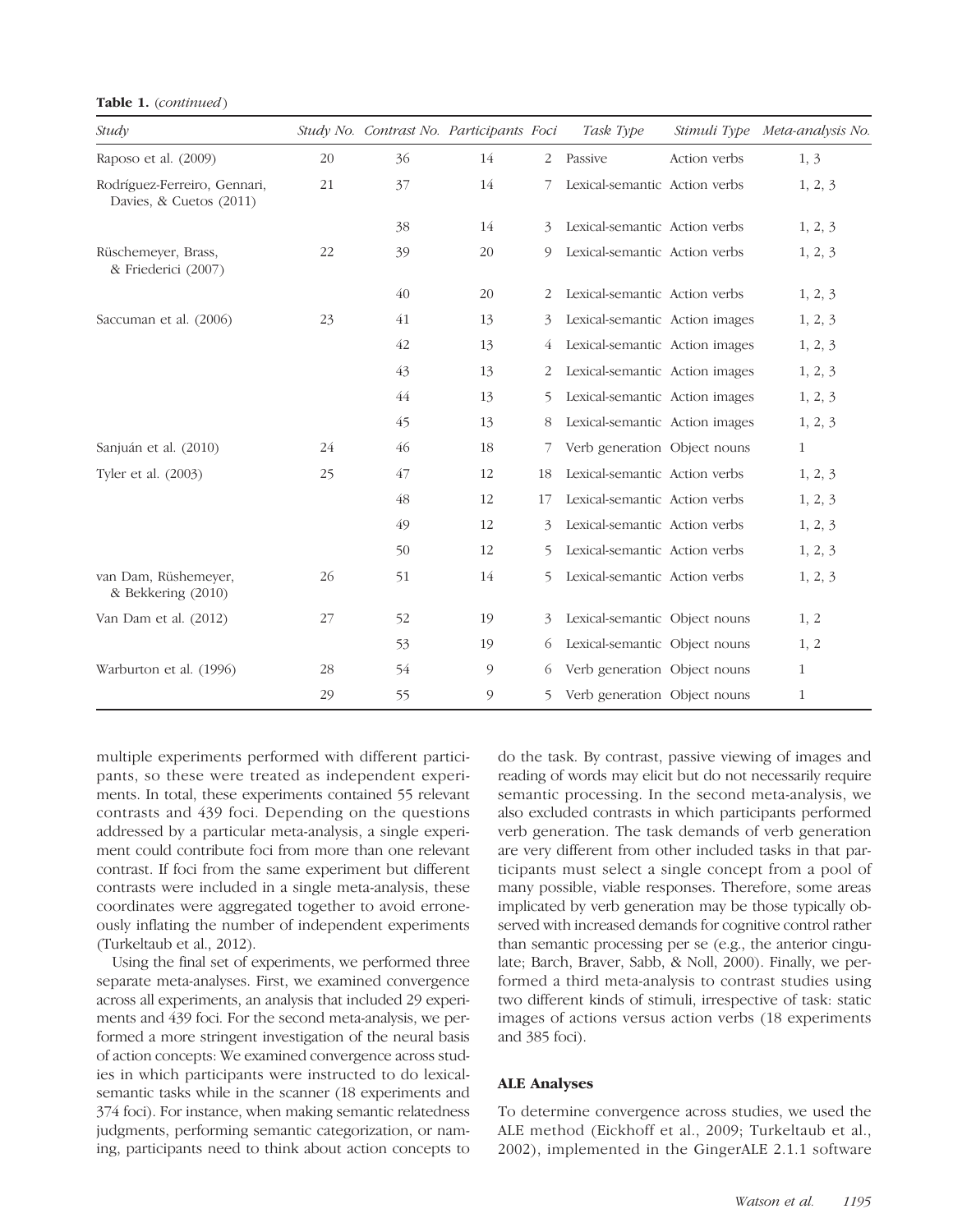(brainmap.org). Before performing the analyses, any coordinates reported in Talairach space were converted to MNI space using GingerALE. With the ALE method, each coordinate in an experiment is modeled as a threedimensional Gaussian probability distribution. The size of this probability distribution reflects the spatial uncertainty associated with each experiment and is determined by empirical estimates of between-subject and betweentemplate (between-lab) variances derived by Eickhoff et al. (2009). Thus, the FWHM differs by experiment: Experiments with few participants have wide FWHMs, whereas experiments with many participants have narrower FWHMs. (The FWHM function used by GingerALE is plotted graphically at brainmap.org/ale/). Next, these peaks are combined within an experiment, using a recent modification to the ALE algorithm (Turkeltaub et al., 2012) that minimizes the contribution of within-experiment effects (i.e., multiple, similar coordinates reported in the same experiment) and makes the ALE method more amenable to inclusion of multiple contrasts calculated from the same set of participants. Within-experiment peaks are then combined across experiments to produce a whole-brain map of ALE scores. Finally, the ALE map is compared with the null distribution (computed nonparametrically by permuting the data) to determine if the null hypothesis—that the results of the studies are spatially unrelated to each other—can be rejected (Eickhoff et al., 2009). In Meta-analysis 3, we also performed a subtraction between two ALE maps to determine areas in which the two maps differed significantly. GingerALE also computes the conjunction between the two individual ALE maps using the logic of the minimum statistic for conjunctions (Nichols, Brett, Andersson, Wager, & Poline, 2005).

All analyses were corrected for multiple comparisons using a false discovery rate (FDR; Nichols & Holmes,

2002) of  $q = 0.05$ . We also used a minimum cluster size recommended by GingerALE for each analysis based on the total number of suprathreshold voxels: Clusters small enough to be comprised entirely of false positives (i.e., less than 5% of the total) were eliminated. For the conjunction analysis, created from two ALE maps already corrected for multiple comparisons, we excluded clusters with fewer than 50 voxels.

## RESULTS

#### Meta-analysis 1: All Experiments

First, we looked for concordance among all experiments (i.e., contrasts) that met our criteria—in essence, experiments in which participants had the potential to access the conceptual representations of actions. Across all studies, a primarily left-lateralized pattern emerged (Table 2, Figure 1). The largest cluster of concordance occurred in the left pMTG and extended posteriorly to lateral temporal cortex and superiorly to posterior superior temporal gyrus and supramarginal gyrus. In the right hemisphere, a cluster of concordance in lateral occipital cortex emerged but did not extend outside the occipital cortex. Other clusters of concordance emerged in the left insular cortex/IFG and left fusiform gyrus.

# Meta-analysis 2: Experiments Using Lexical-semantic Tasks Only

Next, we looked for concordance only among the studies that placed the strongest demands on semantic processing by instructing participants to perform lexical-semantic tasks while in the scanner. This analysis similarly revealed a strongly left-lateralized pattern of concordance (Table 2,

Coordinates are reported in MNI standardized space.

| <b>Table 2.</b> Significant Activation Likelihood Clusters for Meta-analyses 1 and 2 |
|--------------------------------------------------------------------------------------|
|--------------------------------------------------------------------------------------|

| Cluster No.    | Location of Peak Voxel                                         | $\mathcal{X}$ | $\mathcal{Y}$ | $\boldsymbol{z}$ | ALE Value | Volume $(mm^3)$ |
|----------------|----------------------------------------------------------------|---------------|---------------|------------------|-----------|-----------------|
|                | Meta-analysis 1: All Experiments                               |               |               |                  |           |                 |
| 1              | Left pMTG                                                      | $-54$         | $-50$         | $-4$             | 0.027     | 26688           |
| 2              | Left insular cortex                                            | $-36$         | 20            | $\overline{2}$   | 0.023     | 21920           |
| 3              | Right lateral occipital cortex                                 | 54            | $-70$         | $\overline{2}$   | 0.023     | 7096            |
| $\overline{4}$ | Left fusiform gyrus                                            | $-40$         | $-40$         | $-22$            | 0.020     | 5736            |
|                | Meta-analysis 2: Experiments Using Lexical-semantic Tasks Only |               |               |                  |           |                 |
| $\mathbf{1}$   | Left pMTG                                                      | $-58$         | $-50$         | 6                | 0.022     | 10224           |
| 2              | Left inferior/superior parietal cortex                         | $-32$         | $-56$         | 54               | 0.016     | 7704            |
| 3              | Right lateral occipital cortex                                 | 54            | $-70$         | 2                | 0.023     | 7528            |
| $\overline{4}$ | Left IFG (pars orbitalis)                                      | $-44$         | 32            | $-16$            | 0.014     | 6744            |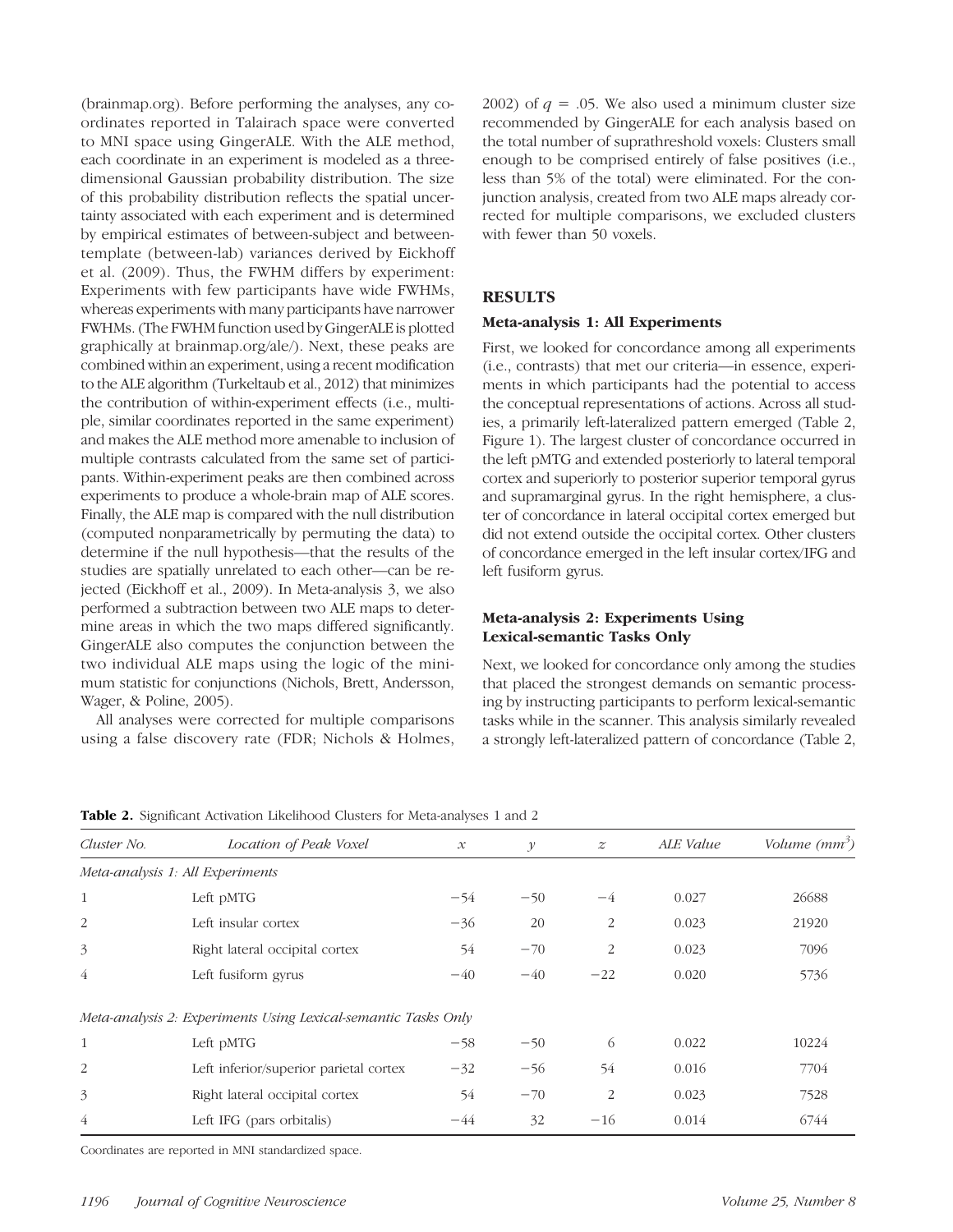Figure 1. ALE values from Meta-analysis 1 (all studies). Maps have been corrected for multiple comparisons at FDR  $q = .05$  with a minimum cluster size threshold equal to 5% of suprathreshold voxels. Coordinates are reported in MNI standardized space.



Figure 2). The largest cluster emerged in the left pMTG and also included posterior superior temporal gyrus, supramarginal gyrus, and the middle portion of the middle temporal gyrus (MTG). We also observed significant concordance within the left parietal cortex along the intraparietal sulcus and within the left IFG (pars orbitalis). Finally, a cluster in the right lateral occipital cortex reached significance.

Figure 2. ALE values from Meta-analysis 2 (studies using lexical-semantic tasks only). Maps have been corrected for multiple comparisons at FDR  $q = .05$  with a minimum cluster size threshold equal to 5% of suprathreshold voxels. Coordinates are reported in MNI standardized space.

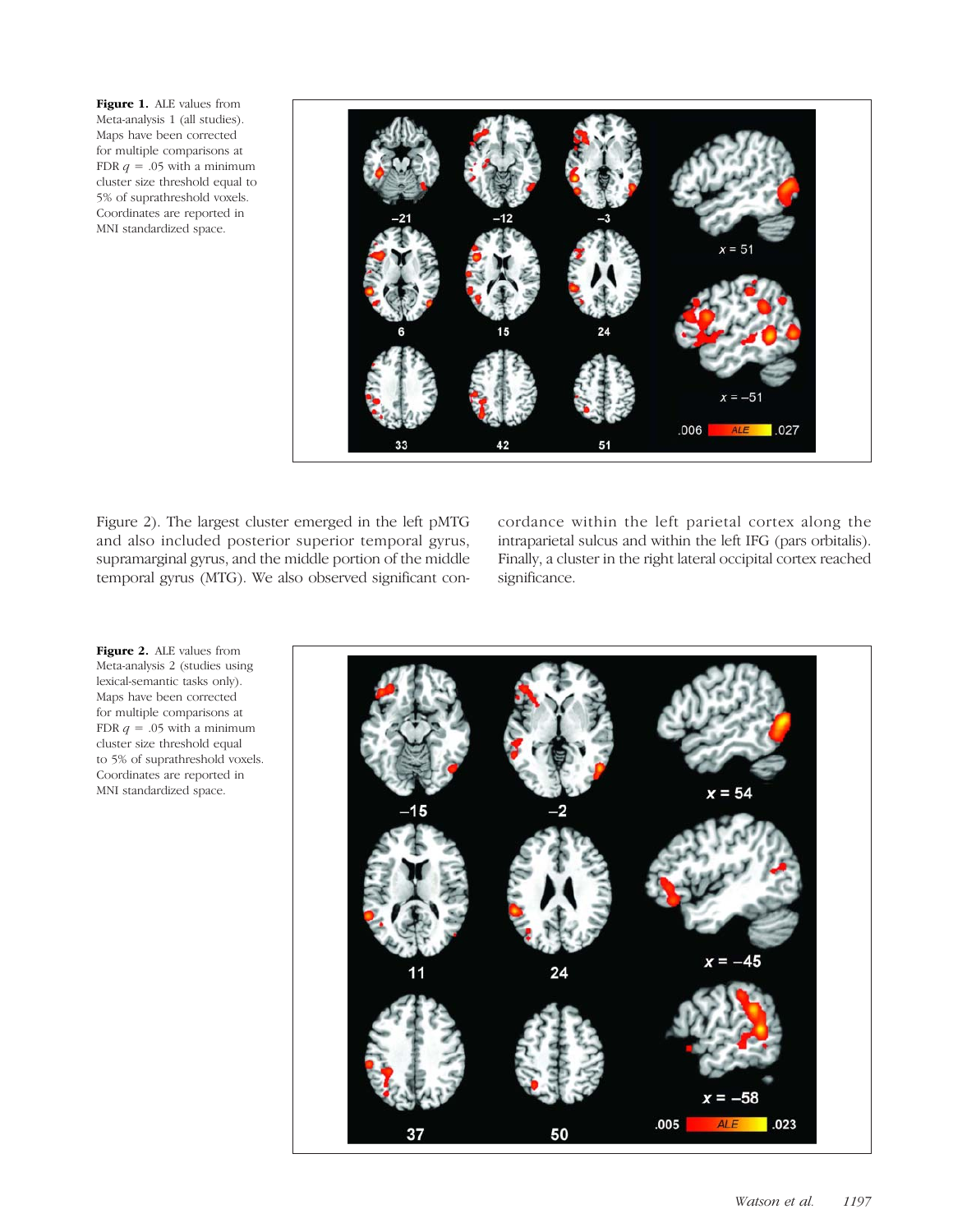## Meta-analysis 3: Subtraction/Conjunction Analysis across Visual and Verbal Input Formats

To investigate neural differences associated with accessing action concepts nonverbally or verbally, we contrasted ALE maps for experiments using action images or action verbs as stimuli (Table 3, Figure 3). We observed areas with greater concordance for action images relative to action verbs in bilateral lateral occipital cortex, extending posteriorly to the occipital poles. Areas with greater concordance for action verbs relative to action images were observed in the left middle MTG, fusiform gyrus/inferior temporal gyrus, and hippocampus. When the individual ALE maps for each input type were submitted to a conjunction analysis (Nichols et al., 2005), we observed significant overlap across stimuli types in the left pMTG and left insular cortex.

# DISCUSSION

In the current study, we looked for the patterns of activity associated with action concepts that emerge as consistent across many neuroimaging studies. Specifically, we evaluated how consistently motor and visual motion areas of the brain are recruited by the conceptual processing of actions. We also tested the hypothesis that action images and action words activate distinct brain regions. Critically, none of the imaging studies included in our analyses involved the perception of dynamic depictions of actions or action execution. Instead, we limited ourselves to studies with tasks and stimuli that required participants to draw upon their long-term, semantic memory for actions. The most striking result from our analyses is the consistent involvement of brain areas overlapping with or adjacent to areas specialized for visual motion. By contrast, we observed no significant concordance in premotor or motor cortices in any analysis, despite recent research efforts indicating a role for the motor system in representing action semantics (e.g., Fischer & Zwaan, 2008; Pulvermüller, 2005).

# Meta-analyses 1 and 2: Involvement of Motor System and Visual Motion Areas

In Meta-analysis 1, we included all contrasts that met our criteria. As a result, this analysis had the most power to detect the recruitment of sensory or motor systems by action concepts. We observed significant concordance in bilateral lateral occipital cortex, overlapping with the usual location of area MT+ (Dumoulin et al., 2000). Our results are in agreement with those of Kourtzi and Kanwisher (2000) and others (Kable et al., 2002; Senior et al., 2000) who have observed activity in this area when participants view images that imply but do not actually contain visual motion. Because no individual study has found MT+ to be active when participants process action words in isolation (Bedny et al., 2008; Kable et al., 2002, 2005), the significance of area MT+ in Meta-analysis 1 is likely driven by the subset of studies that used action images as stimuli.

Table 3. Meta-analysis 3: Significant Activation Likelihood Clusters from the Contrast between Action Images and Action Verbs and Their Conjunction

| Cluster No.    | Location of Peak Voxel                        | $\mathcal{X}% _{0}$ | $\mathcal{Y}$ | $\boldsymbol{z}$ | Z score | Volume $(mm^3)$ |
|----------------|-----------------------------------------------|---------------------|---------------|------------------|---------|-----------------|
|                | Action Images > Action Verbs                  |                     |               |                  |         |                 |
| 1              | Right lateral occipital cortex                | 51                  | $-70$         | 1                | 3.04    | 5304            |
| $\overline{c}$ | Left lateral occipital cortex                 | $-47$               | $-76$         | $-2$             | 3.04    | 3608            |
| 3              | Right lateral occipital cortex                | 39                  | $-77$         | 7                | 3.04    | 1880            |
| 4              | Left lateral occipital cortex                 | $-39$               | $-88$         | $\theta$         | 3.04    | 1840            |
|                | Action Verbs > Action Images                  |                     |               |                  |         |                 |
| $\mathbf{1}$   | Left MTG (middle)                             | $-48$               | $-32$         | $-12$            | 2.10    | 264             |
| $\overline{2}$ | Left fusiform gyrus/inferior temporal gyrus   | $-40$               | $-34$         | $-16$            | 2.09    | 176             |
| 3              | Left hippocampus                              | $-35$               | $-32$         | $-9$             | 2.13    | 96              |
| 4              | Left inferior temporal gyrus                  | $-50$               | $-26$         | $-20$            | 1.81    | 64              |
|                | Conjunction of Action Images and Action Verbs |                     |               |                  |         |                 |
| $\mathbf{1}$   | Left pMTG                                     | $-58$               | $-50$         | 6                |         | 1264            |
| 3              | Left insular cortex                           | $-36$               | 22            | $\overline{2}$   |         | 456             |

Coordinates are reported in MNI standardized space.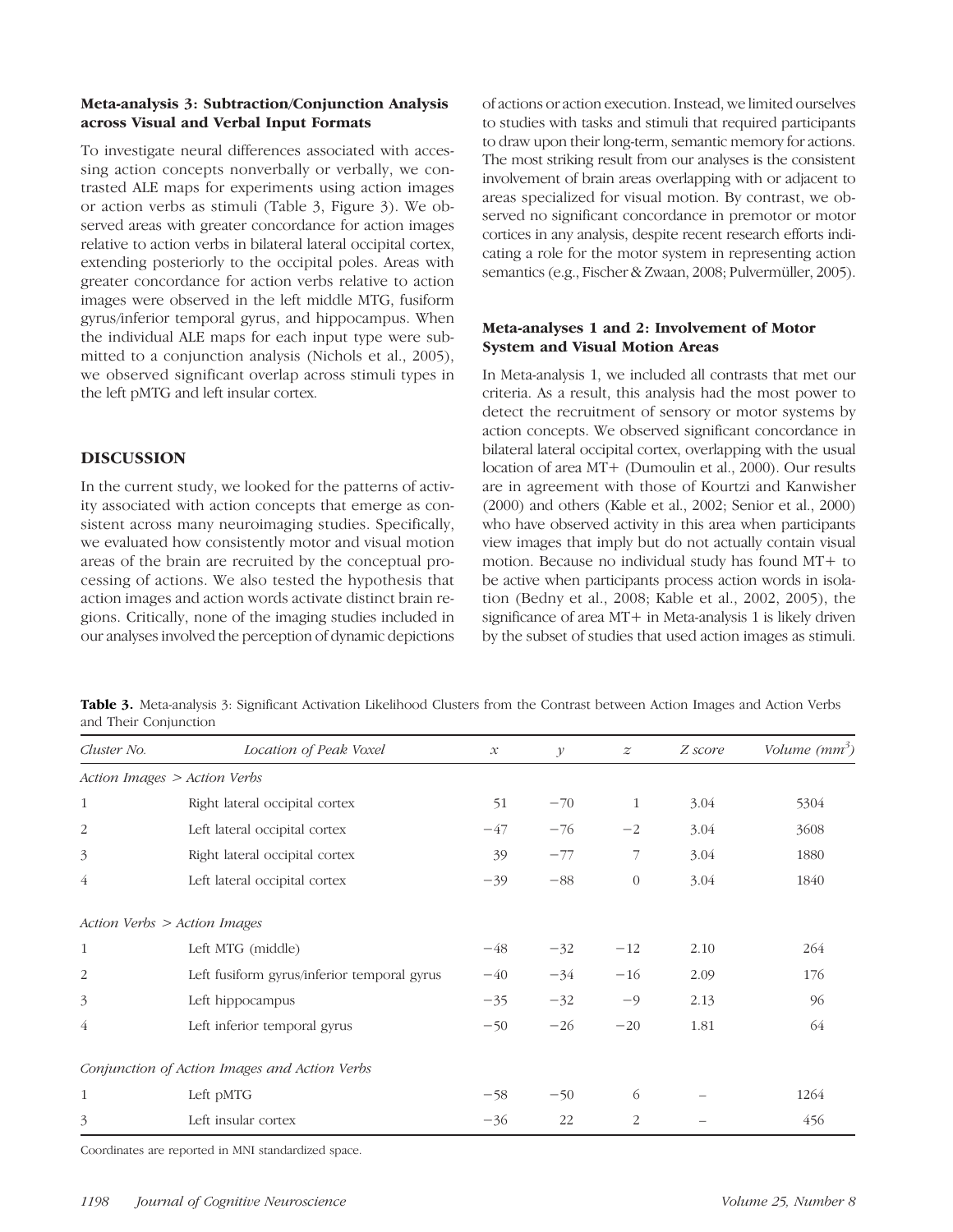Figure 3. Z scores and ALE values from Meta-analysis 3 (subtraction and conjunction analyses of studies using action images and action verbs as stimuli). Red-to-yellow spectrum denotes greater concordance for action images versus action verbs. Blue-to-light blue spectrum denotes greater concordance for action verbs versus action images. Purple denotes areas of significant concordance for both input types as revealed by a conjunction analysis. Maps have been corrected for multiple comparisons at FDR  $q = .05$  with a minimum cluster size threshold of 50 voxels. Coordinates are reported in MNI standardized space.



We also observed significant concordance in the left pMTG, adjacent to area MT+. Neuropsychological research suggests that pMTG plays a critical role in the representation of action concepts. For example, Kalénine, Buxbaum, and Coslett (2010) administered action recognition tasks to 43 left hemisphere stroke patients. Using voxel-based lesion symptom mapping (VLSM), they found that impairments for matching action verbs to their associated gestures correlated significantly with damage to left pMTG, leading them to conclude that this area of the brain "… supports the understanding of action meaning" (Kalénine et al., 2010, p. 3278; see also Tranel, Kemmerer, Adolphs, Damasio, & Damasio, 2003). Although pMTG is not itself a visual area specialized for processing motion, its proximity to area MT+ puts it in a position to develop more abstract representations derived from visual motion input (Watson & Chatterjee, 2011; see Plaut, 2002, for computational evidence of such an organization). However, Bedny et al. (2008) found that activity in posterior lateral temporal cortex did not differ between verbs associated with high and low amounts of visual motion. One explanation for this result is that even actions without associated visual motion come to be represented within pMTG by bootstrapping from action representations acquired earlier in development (Bedny et al., 2008). Consistent with such an explanation, patients with damage to lateral temporal cortex are impaired at understanding the thematic roles that underlie action events (i.e., who is doing what to whom?; Wu, Waller, & Chatterjee, 2007).

In contrast to visual motion areas of the brain, Metaanalysis 1 did not reveal consistent involvement of pre-

motor or motor cortex in the conceptual processing of actions. Generally, null results should be interpreted with caution. However, because meta-analyses aggregate across multiple studies and do not reflect idiosyncratic patterns of results, we believe this method permits stronger conclusions to be made in the absence of an effect. Thus, although activation in premotor and motor cortices has been observed in individual neuroimaging studies of action knowledge (e.g., Raposo et al., 2009; Berlingeri et al., 2008; Hauk et al., 2004), these areas appear to be only weakly or inconsistently involved when the results of many studies are considered.

The inconsistent involvement of the motor system in action concepts may, in part, be a result of the somatotopic organization of motor and premotor cortices. If stimuli within or across studies refer to actions executed with different effectors (e.g., leg, arm, face), then the power to detect a spatially coherent effect within somatotopically organized areas will be diminished. By contrast, no such somatotopy exists within area MT+. So, in principle, it may be easier to detect an embodied response within visual motion relative to motor areas.

More generally, a limitation of meta-analyses is that only whole-brain, voxel-wise results can be considered, leading to the exclusion of ROI analyses, analyses performed within functionally defined masks, or analyses applying small volume corrections. In essence, the method excludes strongly hypothesis-driven analyses. With regard to the questions at hand, this limitation is particularly salient: We excluded studies examining activity within functionally defined visual motion or motor ROIs. Yet this kind of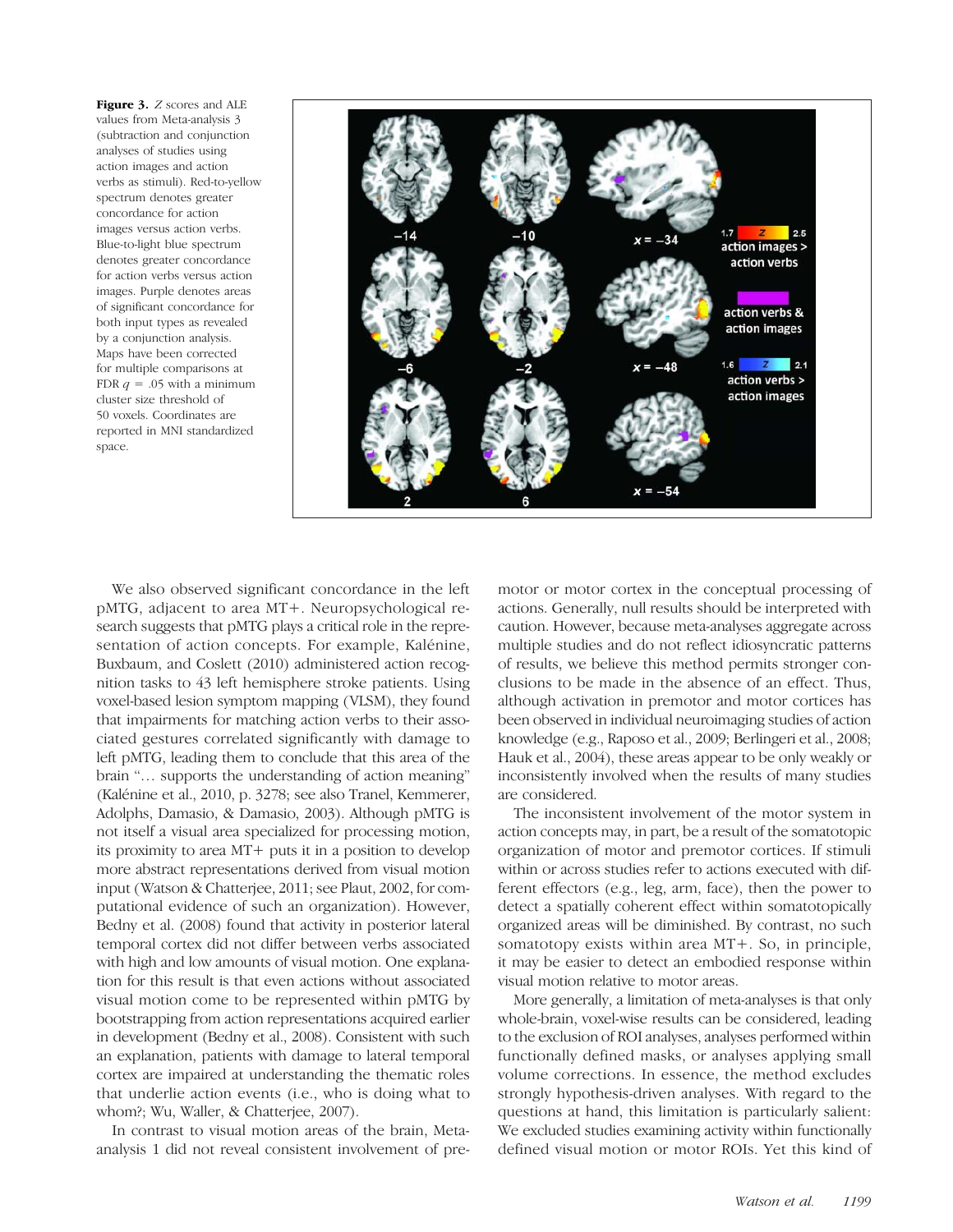analysis offers the strongest test for whether or not action concepts recruit sensory or motor systems.

Nevertheless, the emergence of concordance within visual motion but not motor areas indicates that some embodied responses can be detected at the whole-brain level. Indeed, the lack of consistency within motor areas may reveal limits on embodiment. On an embodied perspective, activity in sensory and motor systems during conceptual processing reflects prior real-world experiences with dynamic actions. We suggest that the pattern of results observed in Meta-analysis 1 reflects inherent variability in the motor but not visual experiences people have with actions. In support of this interpretation is evidence that the motor system is more strongly recruited during action recognition by actions that observers themselves can perform. Calvo-Merino et al. (Calvo-Merino, Grèzes, Glaser, Passingham, & Haggard, 2006; Calvo-Merino, Glaser, Grèzes, Passingham, & Haggard, 2005) found that premotor cortex (and also parietal cortex, STS, and the cerebellum) was more active when expert dancers viewed movements within their motor repertoires versus ones that were not. If first-person experiences with actions vary across individual stimuli and across participants, then premotor and motor cortex will not emerge as consistently involved in the processing of action concepts. On the other hand, participants' experiences perceiving actions visually are likely to be more consistent.

Nevertheless, we note that meta-analyses focusing on the observation of dynamic depictions of human actions have revealed significant concordance in premotor and primary motor cortices (Grosbras et al., 2012; Caspers et al., 2010). Also, word stimuli that have strong associations with both actions and colors (e.g., tennis ball) can flexibly engage the motor system as a function of task: Only when participants are asked to think about the words' action properties is the motor system more strongly engaged relative to abstract words (Van Dam, Van Dijk, Bekkering, & Rüschemeyer, 2012; see Lingnau & Petris, 2012, for related findings). Thus, although our results indicate that premotor and motor cortex are not consistently engaged by action concepts, factors such as one's familiarity with an action, the dynamicity of the visual input, and task demands/context make it more likely that action concepts will engage the motor system.

Although neither premotor nor motor cortex emerged as significant in Meta-analysis 1, we did observe a cluster of concordance encompassing parts of the left insula and IFG, an area of the brain hypothesized to contain "mirror neurons" (Rizzolatti, Fadiga, Matelli, et al., 1996; but see Dinstein, Thomas, Behrmann, & Heeger, 2008, for a critique). But unlike premotor and motor cortex, many nonmotor (and nonmirror) functions are ascribed to IFG. For instance, this area of the brain is involved in selecting among competing representations in memory (Moss et al., 2005; Thompson-Schill, D'Esposito, Aguirre, & Farah, 1997). One explanation for this region's consistent involvement in accessing action concepts is that doing so places higher demands on selection processes than other categories of concepts (e.g., objects). In support of this view, Siri et al. (2008; see also Longe, Randall, Stamatakis, & Tyler, 2007) found that when participants produced the names of pictured actions using different parts of speech (e.g., infinitive verb: "to run," action noun: "the running"), activity within IFG was modulated by the morphosyntactic difficulty of the response. They concluded that "differences in the left IFG activation emerge as a consequence of increasing linguistic and/or general processing demands" (Siri et al., 2008, p. 171). Thus, activation of IFG by action concepts may not necessarily reflect the simulation of motor attributes. Instead, the emergence of concordance in IFG in Meta-analysis 1 may reflect the tendency for actions or action verbs to place greater demands on morphosyntactic or selection processes.

Meta-analysis 1 included all studies and so had the most statistical power to reveal neural patterns associated with action concepts. Meta-analysis 2, however, included only studies in which participants were instructed to perform lexical-semantic tasks. As a result, this analysis offered a more focused test of the claim that sensory and motor systems are involved in representing the meanings of actions. In fact, if some action-related brain regions are recruited only by deep or difficult semantic processing (Lingnau & Petris, 2012), then these areas may be more likely to emerge in Meta-analysis 2. Consistent with the results of Meta-analysis 1, we observed a primarily leftlateralized pattern of activity associated with semantic processing of actions. Concordance in the left pMTG, parietal cortex, IFG, and right lateral occipital cortex remained significant although only contrasts involving overt tasks were considered. As in Meta-analysis 1, we failed to detect significant concordance in premotor or motor cortices. As detailed above, the significant involvement of brain regions overlapping with or adjacent to areas specialized for processing visual motion—but not premotor or motor cortices—may reflect consistency across participants in viewing human actions and their associated visual motion. And, significant concordance in the left IFG in Metaanalysis 2 may reflect activity within the human "mirror system," but, as above, it may also reflect this region's known role in morphosyntactic processing and the selection of information from semantic memory.

In both Meta-analyses 1 and 2, we observed significant concordance in inferior and parts of superior parietal cortices. Inferior parietal cortex (IPL) is hypothesized to subserve the production of skilled object-directed actions (e.g., "hammering"; Buxbaum, Kyle, Grossman, & Coslett, 2007). However, this area of the brain also participates in comprehending these kinds of actions. For instance, lesions to IPL are associated with deficits in recognizing object-directed actions (Kalénine et al., 2010; Buxbaum, Kyle, & Menon, 2005). Neuroimaging studies have shown that IPL is active when participants view object-directed actions (Buccino et al., 2001) or think about the meanings of objects that have familiar action associations (e.g., tools;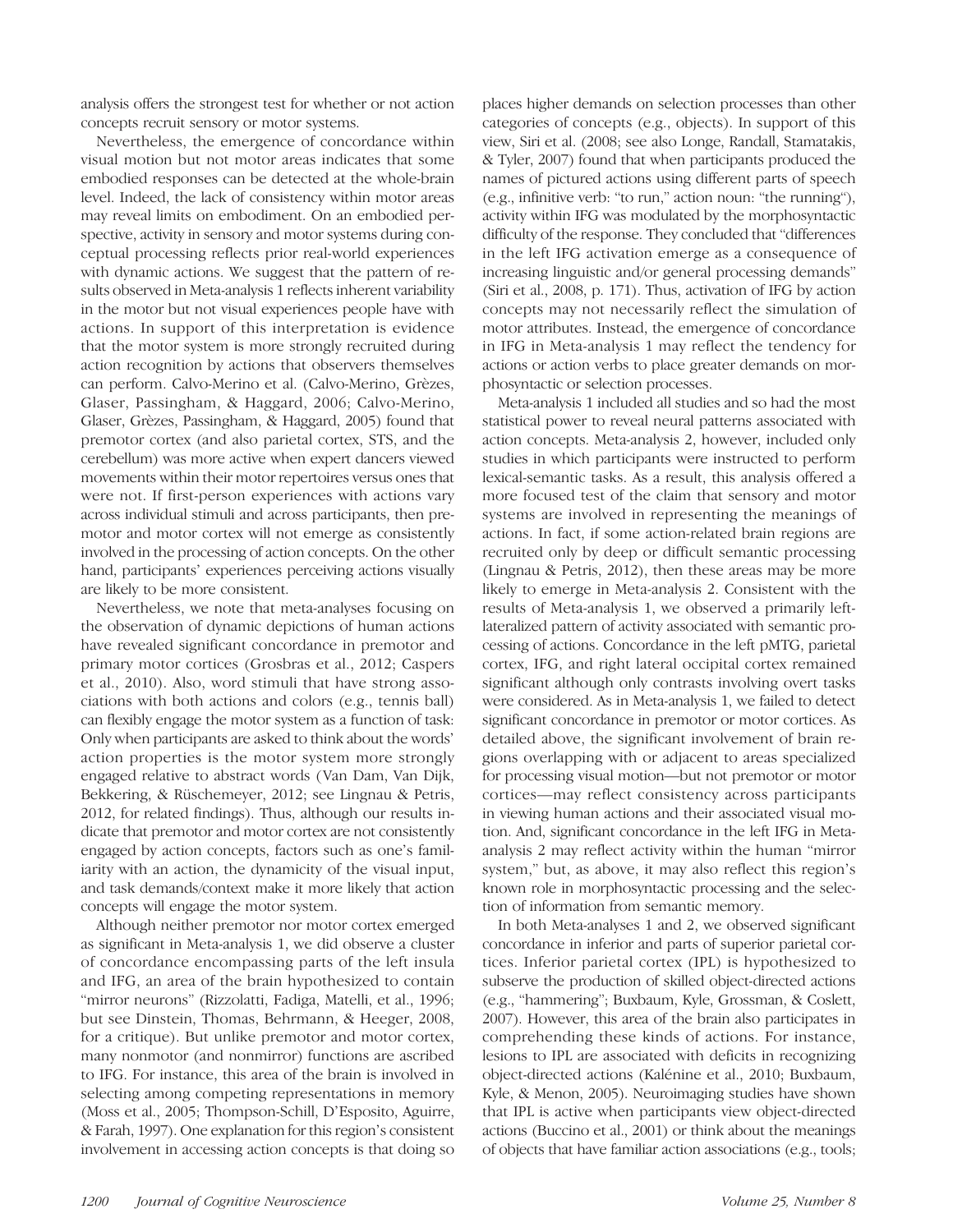Boronat et al., 2005; Kellenbach, Brett, & Patterson, 2003; Martin & Chao, 2001). The many studies included in our analyses that used object-directed actions as stimuli likely contributed to the significant involvement of IPL in Meta-analyses 1 and 2.

## Meta-analyses 1 and 2: Other Findings

In Meta-analysis 1, we also observed significant concordance in the left fusiform gyrus. However, the cognitive process attributed to this area is not unique to action concepts: The left fusiform cortex is engaged by orthographic processing irrespective of semantic category (see Dehaene & Cohen, 2011, for a review). Therefore, consistency within this region likely reflects the use of word stimuli in some experiments rather than processing specific to action concepts.

## Meta-analysis 3: Differences between Visual and Verbal Action Stimuli

In Meta-analysis 3, we looked for similarities and differences between areas of the brain consistently recruited by either static depictions of actions or action words. Our results suggest that action words and images activate distinct but partially overlapping neural networks. Action images relative to action words were associated with greater concordance in bilateral lateral occipital cortex, including area MT+ in both hemispheres. This result accords with earlier studies in which area MT+ was activated by static depictions of actions (e.g., Kourtzi & Kanwisher, 2000) and also confirms that the involvement of lateral occipital cortex in Meta-analyses 1 and 2 is driven by studies with action images as stimuli. Action words relative to action images, on the other hand, were associated with greater concordance in several left hemisphere areas. Consistent with a graded view of embodied representation (e.g., Chatterjee, 2008, 2010), we observed concordance for action words in the middle part of the left MTG. This cluster was located anterior to areas associated with action images and to visual area MT+.

The implications of this pattern of results are twofold. First, action words and action images evoke (partly) distinct neural responses within the left lateral temporooccipital cortex. Thus, although an image and a word may refer to the same action, the conceptual representations evoked by each depend on the format of the input—a finding inconsistent with a strong view of embodied semantics. Second, concordance in the left MTG for action words is anterior to areas associated with action images and area  $MT+<sup>2</sup>$  One explanation for this result is that the proximity of action word areas to areas representing visual motion information indicates that more abstract representations of action meaning are derived from information in unimodal sensory cortices (Watson & Chatterjee, 2011; Chatterjee, 2008, 2010; but see Bedny et al., 2008).

Using a computational model, Plaut (2002) demonstrated how such an organization might develop: Parts of the semantic system proximal to particular input or output modalities develop relative degrees of functional specialization for modality-specific knowledge. Parts of the semantic system located farther away from these modalities develop representations that are increasingly amodal.

However, the neural networks associated with processing action images and action words also partly overlap: A conjunction analysis revealed a cluster of overlap within the left pMTG. Given the hypothesized role of pMTG in action semantics (Kalénine et al., 2010; Kable et al., 2002, 2005), the shared activation of pMTG by images and words indicates an area that houses conceptual representations recruited by both formats. In support of this claim, an fMRI study in which participants made semantic decisions about visually or auditorily presented action words found that left pMTG and anterior intraparietal cortex responded similarly to action words irrespective of their format (Noppeney et al., 2005). Noppeney et al. (2005) suggest that these brain areas "play the role of amodal semantic regions" for actions (see also Buxbaum & Kalénine, 2010). Other researchers have proposed that pMTG is an area responsible for the multimodal integration of all semantic information (Visser, Jefferies, Embleton, & Lambon Ralph, 2012; Binder et al., 2009; Willems, Özyürek, & Hagoort, 2009). Why, then, is pMTG consistently activated when participants think about actions relative to other semantic categories? We suggest that the need to link multiple sources of information (i.e., vision, proprioception, audition) together to form meaning may be greater for spatially and temporally changing actions than for objects.

## Meta-analysis 3: Other Findings

In Meta-analysis 3, we also observed greater concordance for action words relative to action images in the left fusiform and inferior temporal gyri, brain areas activated by word reading (Dehaene & Cohen, 2011; Jobard, Crivello, & Tzourio-Mazoyer, 2003). Action words also yielded greater concordance in the left hippocampus.Although the hippocampus is typically linked to episodic memory, there is evidence to suggest that it plays a role in supporting semantic memory, as well (Manns, Hopkins, & Squire, 2003; Squire & Zola, 1998). Thus, all of these brain regions appear to reflect processing that is not action specific.

We also observed concordance outside our areas of interest in the conjunction analysis in Meta-analysis 3. Left insula is not typically associated with the conceptual processing of actions, in particular. Instead, the involvement of this area may reflect the things to which action stimuli are often compared. When the task of interest involved a manual or speech response, we eliminated contrasts in which the baseline task did not (e.g., fixation). However, given the role of the insula in internal verbalization and articulatory speech planning ( Jezzini, Caruana, Stoianov, Gallese, & Rizzolatti, 2012; Dronkers, 1996), it remains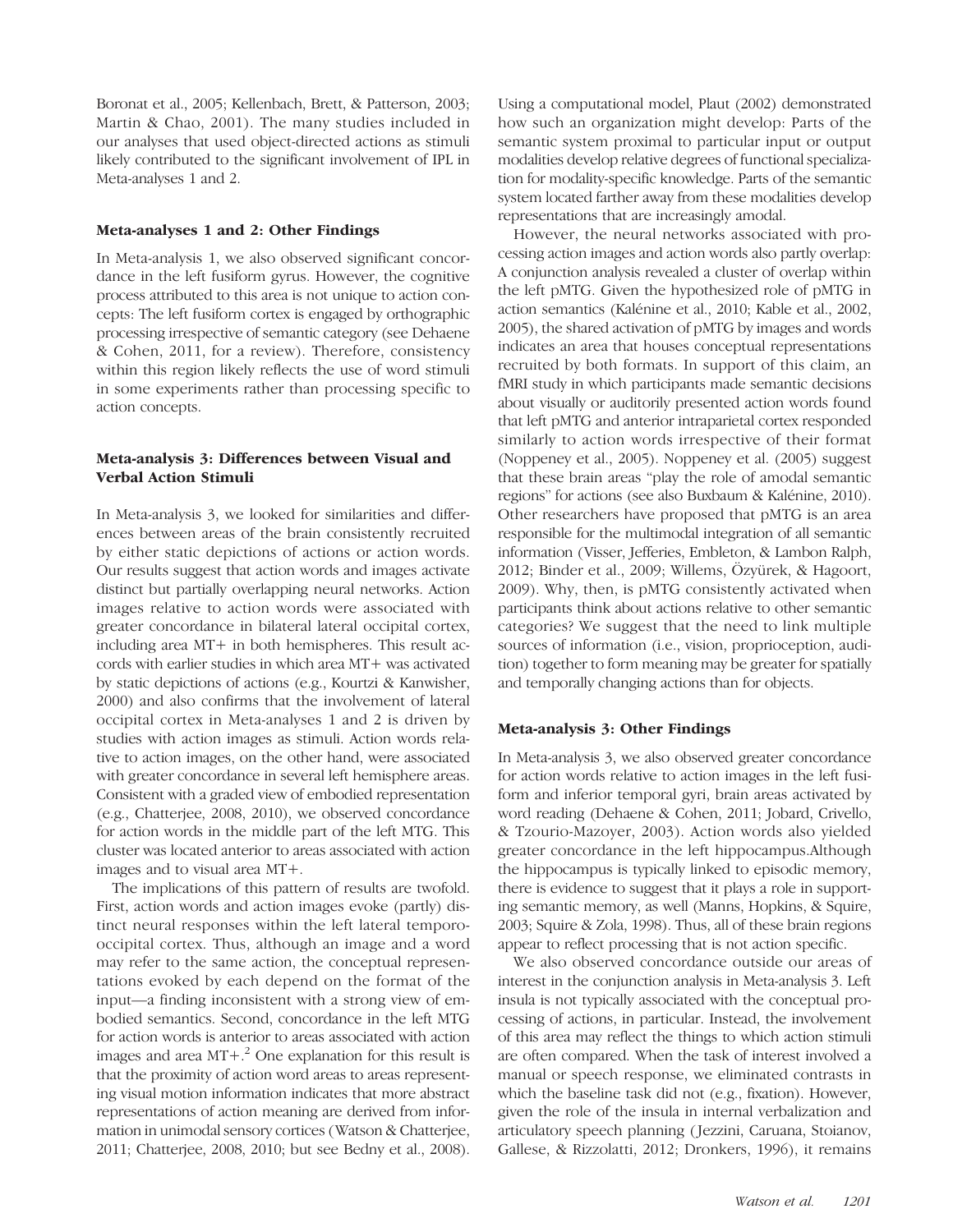possible that action-related conditions taxed internal speech or speech planning processes to a greater degree than baseline tasks.

## **Conclusion**

In the present series of meta-analyses, we identified brain regions associated with the conceptual processing of actions across many studies. Action concepts consistently activated brain areas within or adjacent to visual motion area MT+. Furthermore, action images and words were associated with patterns of activity in the left lateral temporal cortex that reflect a gradient of abstraction among representations derived from visual motion information. On the other hand, we did not find evidence for consistent involvement of premotor or motor cortices in the representation of action concepts. At the very least, this finding argues against the hypothesis that premotor or motor cortex activations are inherent to the process of understanding action concepts. From our results, one might further argue that conceptual understanding of actions, if framed as being embodied, relies on visual motion more so than motor systems. However, such a conclusion might be premature. We suspect that the recruitment of both motor and visual motion systems depends on individuals' experience with observing and executing these actions. In the experiments from which we drew our data, greater similarities between individuals with perceiving actions than performing them may have led to the consistent recruitment of visual motion and adjacent areas.

## Acknowledgments

This work was supported by National Institutes of Health (RO1 DC008779 to A. C. and T32-NS054575-04 to C. E. W. as a trainee) and the National Science Foundation (subcontract under SBE0541957 to A. C.).

Reprint requests should be sent to Christine E. Watson, Moss Rehabilitation Research Institute, 50 Township Line Rd., Elkins Park, PA 19027, or via e-mail: watsonch@einstein.edu.

## **Notes**

1. In addition to sensory areas important for all concrete objects, objects that are familiar and associated with skilled manipulations (e.g., a hammer) may also be partly represented within motor and visual motion systems (e.g., Beauchamp, Lee, Haxby, & Martin, 2003; Chao & Martin, 2000).

2. Although we focused on studies using action word stimuli in isolation, action verbs presented within sentences (Wallentin, Lund, Østergaard, Østergaard, & Roepstorff, 2005) or narratives (Wallentin et al., 2011) also elicit activation in MTG anterior to MT+.

#### REFERENCES

Aziz-Zadeh, L., Wilson, S. M., Rizzolatti, G., & Iacoboni, M. (2006). Congruent embodied representations for visually presented actions and linguistic phrases describing actions. Current Biology, 16, 1818–1823.

- Barch, D. M., Braver, T. S., Sabb, F. W., & Noll, D. C. (2000). Anterior cingulate and the monitoring of response conflict: Evidence from an fMRI study of overt verb generation. Journal of Cognitive Neuroscience, 12, 298–309.
- Barsalou, L. W. (1999). Perceptual symbol systems. Behavioral and Brain Sciences, 22, 577–660.
- Barsalou, L. W. (2008). Grounded cognition. Annual Review of Psychology, 59, 617–645.
- Beauchamp, M. S., Lee, K. E., Haxby, J. V., & Martin, A. (2003). fMRI responses to video and point-light displays of moving humans and manipulable objects. Journal of Cognitive Neuroscience, 15, 991–1001.
- Bedny, M., Caramazza, A., Grossman, E., Pascual-Leone, A., & Saxe, R. (2008). Concepts are more than percepts: The case of action verbs. The Journal of Neuroscience, 28, 11347–11353.
- Bedny, M., Caramazza, A., Pascual-Leone, A., & Saxe, R. (2012). Typical neural representations of action verbs develop without vision. Cerebral Cortex, 22, 286-293.
- Berlingeri, M., Crepaldi, D., Roberti, R., Scialfa, G., Luzzatti, C., & Paulesu, E. (2008). Nouns and verbs in the brain: Grammatical class and task specific effects as revealed by fMRI. Cognitive Neuropsychology, 25, 528–558.
- Binder, J. R., Desai, R. H., Graves, W. W., & Conant, L. L. (2009). Where is the semantic system? A critical review and meta-analysis of 120 functional neuroimaging studies. Cerebral Cortex, 19, 2767.
- Boronat, C. B., Buxbaum, L. J., Coslett, H. B., Tang, K., Saffran, E. M., Kimberg, D. Y., et al. (2005). Distinctions between manipulation and function knowledge of objects: Evidence from functional magnetic resonance imaging. Cognitive Brain Research, 23, 361–373.
- Buccino, G., Binkofski, F., Fink, G. R., Fadiga, L., Fogassi, L., Gallese, V., et al. (2001). Action observation activates premotor and parietal areas in a somatotopic manner: An fMRI study. European Journal of Neuroscience, 13, 400–404.
- Buccino, G., Binkofski, F., & Riggio, L. (2004). The mirror neuron system and action recognition. Brain and Language, 89, 370–376.
- Buxbaum, L. J., & Kalénine, S. (2010). Action knowledge, visuomotor activation, and embodiment in the two action systems. Annals of the New York Academy of Sciences, 1191, 201–218.
- Buxbaum, L. J., Kyle, K., Grossman, M., & Coslett, H. B. (2007). Left inferior parietal representations for skilled hand-object interactions: Evidence from stroke and corticobasal degeneration. Cortex, 43, 411–423.
- Buxbaum, L. J., Kyle, K. M., & Menon, R. (2005). On beyond mirror neurons: Internal representations subserving imitation and recognition of skilled object-related actions in humans. Cognitive Brain Research, 25, 226–239.
- Buxbaum, L. J., Kyle, K. M., Tang, K., & Detre, J. A. (2006). Neural substrates of knowledge of hand postures for object grasping and functional object use: Evidence from fMRI. Brain Research, 1117, 175–185.
- Calvo-Merino, B., Glaser, D. E., Grèzes, J., Passingham, R. E., & Haggard, P. (2005). Action observation and acquired motor skills: An fMRI study with expert dancers. Cerebral Cortex, 15, 1243–1249.
- Calvo-Merino, B., Grèzes, J., Glaser, D. E., Passingham, R. E., & Haggard, P. (2006). Seeing or doing? Influence of visual and motor familiarity in action observation. Current Biology, 16, 1905–1910.
- Canessa, N., Borgo, F., Cappa, S. F., Perani, D., Falini, A., Buccino, G., et al. (2008). The different neural correlates of action and functional knowledge in semantic memory: An fMRI study. Cerebral Cortex, 18, 740–751.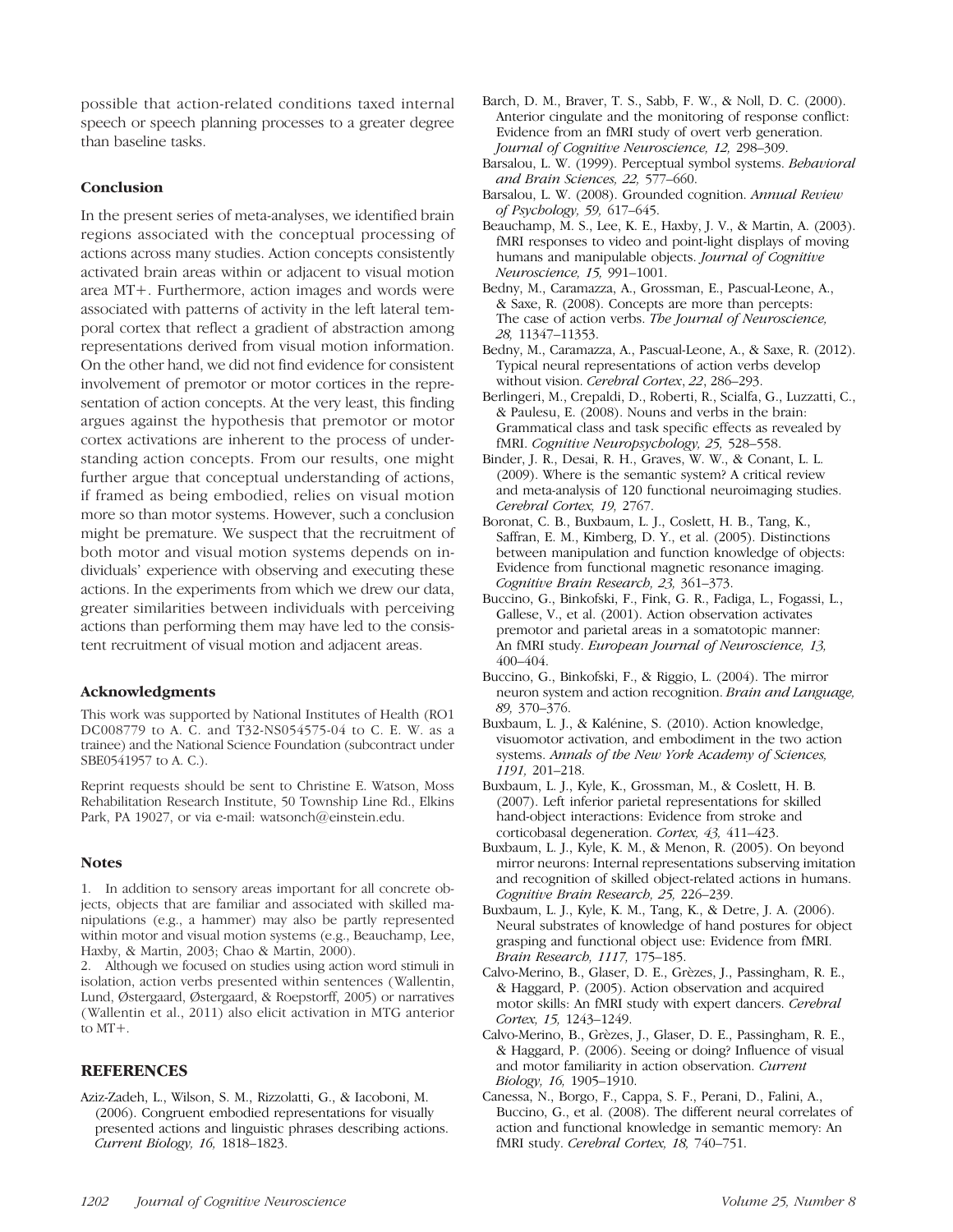Caspers, S., Zilles, K., Laird, A. R., & Eickhoff, S. B. (2010). ALE meta-analysis of action observation and imitation in the human brain. Neuroimage, 50, 1148–1167.

Chao, L. L., & Martin, A. (2000). Representation of manipulable man-made objects in the dorsal stream. Neuroimage, 12, 478–484.

Chatterjee, A. (2008). The neural organization of spatial thought and language. Seminars in Speech and Language, 29, 226–238.

Chatterjee, A. (2010). Disembodying cognition. Language and Cognition, 2, 79–116.

Crescentini, C., Shallice, T., & Macaluso, E. (2010). Item retrieval and competition in noun and verb generation: An fMRI study. Journal of Cognitive Neuroscience, 22, 1140–1157.

Damasio, H., Grabowski, T. J., Tranel, D., Ponto, L. L. B., Hichwa, R. D., & Damasio, A. R. (2001). Neural correlates of naming actions and of naming spatial relations. Neuroimage, 13, 1053–1064.

Decety, J., & Grèzes, J. (2006). The power of simulation: Imagining one's own and other's behavior. Brain Research, 1079, 4–14.

Dehaene, S., & Cohen, L. (2011). The unique role of the visual word form area in reading. Trends in Cognitive Sciences, 15, 254–262.

Di Pellegrino, G., Fadiga, L., Fogassi, L., Gallese, V., & Rizzolatti, G. (1992). Understanding motor events: A neurophysiological study. Experimental Brain Research, 91, 176–180.

Dinstein, I., Thomas, C., Behrmann, M., & Heeger, D. J. (2008). A mirror up to nature. Current Biology, 18, R13–R18.

Dronkers, N. F. (1996). A new brain region for coordinating speech articulation. Nature, 384, 159–161.

Dumoulin, S. O., Bittar, R. G., Kabani, N. J., Baker, C. L., Le Goualher, G., Pike, G. B., et al. (2000). A new anatomical landmark for reliable identification of human area V5/MT: A quantitative analysis of sulcal patterning. Cerebral Cortex, 10, 454–463.

Eickhoff, S. B., Laird, A. R., Grefkes, C., Wang, L. E., Zilles, K., & Fox, P. T. (2009). Coordinate-based activation likelihood estimation meta-analysis of neuroimaging data: A random-effects approach based on empirical estimates of spatial uncertainty. Human Brain Mapping, 30, 2907–2926.

Esopenko, C., Gould, L., Cummine, J., Sarty, G. E., Kuhlmann, N., & Borowsky, R. (2012). A neuroanatomical examination of embodied cognition: Semantic generation to action-related stimuli. Frontiers in Human Neuroscience, 6, 84. doi:10.3389/fnhum.2012.00084.

Fischer, M. H., & Zwaan, R. A. (2008). Embodied language: A review of the role of the motor system in language comprehension. The Quarterly Journal of Experimental Psychology, 61, 825–850.

Gallese, V., & Lakoff, G. (2005). The brain's concepts: The role of the sensory-motor system in conceptual knowledge. Cognitive Neuropsychology, 22, 455–479.

Grafton, S. T., Arbib, M. A., Fadiga, L., & Rizzolatti, G. (1996). Localization of grasp representations in humans by positron emission tomography. Experimental Brain Research, 112, 103–111.

Grèzes, J., & Decety, J. (2002). Does visual perception of object afford action? Evidence from a neuroimaging study. Neuropsychologia, 40, 212–222.

Grosbras, M.-H., Beaton, S., & Eickhoff, S. B. (2012). Brain regions involved in human movement perception: A quantitative voxel-based meta-analysis. Human Brain Mapping, 33, 431–454.

Hamzei, F., Rijntjes, M., Dettmers, C., Glauche, V., Weiller, C., & Büchel, C. (2003). The human action recognition system and its relationship to Broca's area: An fMRI study. Neuroimage, 19, 637–644.

Hauk, O., Johnsrude, I., & Pulvermüller, F. (2004). Somatotopic representation of action words in human motor and premotor cortex. Neuron, 41, 301–307.

Jezzini, A., Caruana, F., Stoianov, I., Gallese, V., & Rizzolatti, G. (2012). Functional organization of the insula and inner perisylvian regions. Proceedings of the National Academy of Sciences, U.S.A., 109, 10077–10082.

Jobard, G., Crivello, F., & Tzourio-Mazoyer, N. (2003). Evaluation of the dual route theory of reading: A meta-analysis of 35 neuroimaging studies. Neuroimage, 20, 693–712.

Kable, J. W., Kan, I. P., Wilson, A., Thompson-Schill, S. L., & Chatterjee, A. (2005). Conceptual representations of action in the lateral temporal cortex. Journal of Cognitive Neuroscience, 17, 1855–1870.

Kable, J. W., Lease-Spellmeyer, J., & Chatterjee, A. (2002). Neural substrates of action event knowledge. Journal of Cognitive Neuroscience, 14, 795–805.

Kalénine, S., Buxbaum, L. J., & Coslett, H. B. (2010). Critical brain regions for action recognition: Lesion symptom mapping in left hemisphere stroke. Brain, 133, 3269–3280.

Kana, R. K., & Travers, B. G. (2012). Neural substrates of interpreting actions and emotions from body postures. Social, Cognitive, and Affective Neuroscience, 7, 446–456.

Kellenbach, M. L., Brett, M., & Patterson, K. (2003). Actions speak louder than functions: The importance of manipulability and action in tool representation. Journal of Cognitive Neuroscience, 15, 30–46.

Kemmerer, D., Castillo, J. G., Talavage, T., Patterson, S., & Wiley, C. (2008). Neuroanatomical distribution of five semantic components of verbs: Evidence from fMRI. Brain and Language, 107, 16–43.

Kourtzi, Z., & Kanwisher, N. (2000). Activation in human MT/MST by static images with implied motion. Journal of Cognitive Neuroscience, 12, 48–55.

Liljeström, M., Tarkiainen, A., Parviainen, T., Kujala, J., Numminen, J., Hiltunen, J., et al. (2008). Perceiving and naming actions and objects. Neuroimage, 41, 1132–1141.

Lingnau, A., & Petris, S. (2012). Action understanding within and outside the motor system: The role of task difficulty. Cerebral Cortex, doi: 10.1093/cercor/bhs112.

Longe, O., Randall, B., Stamatakis, E. A., & Tyler, L. K. (2007). Grammatical categories in the brain: The role of morphological structure. Cerebral Cortex, 17, 1812–1820.

Manns, J. R., Hopkins, R. O., & Squire, L. R. (2003). Semantic memory and the human hippocampus. *Neuron*, 38, 127–133.

Martin, A., & Chao, L. L. (2001). Semantic memory and the brain: Structure and processes. Current Opinion in Neurobiology, 11, 194–201.

Martin, A., Haxby, J. V., Lalonde, F. M., Wiggs, C. L., & Ungerleider, L. G. (1995). Discrete cortical regions associated with knowledge of color and knowledge of action. Science, 270, 102–105.

Moss, H. E., Abdallah, S., Fletcher, P., Bright, P., Pilgrim, L., Acres, K., et al. (2005). Selecting among competing alternatives: Selection and retrieval in the left inferior frontal gyrus. Cerebral Cortex, 15, 1723–1735.

Nichols, T. E., Brett, M., Andersson, J., Wager, T., & Poline, J.-B. (2005). Valid conjunction inference with the minimum statistic. Neuroimage, 25, 653–660.

Nichols, T. E., & Holmes, A. P. (2002). Nonparametric permutation tests for functional neuroimaging: A primer with examples. Human Brain Mapping, 15, 1–25.

Noppeney, U., Josephs, O., Kiebel, S., Friston, K. J., & Price, C. J. (2005). Action selectivity in parietal and temporal cortex. Cognitive Brain Research, 25, 641–649.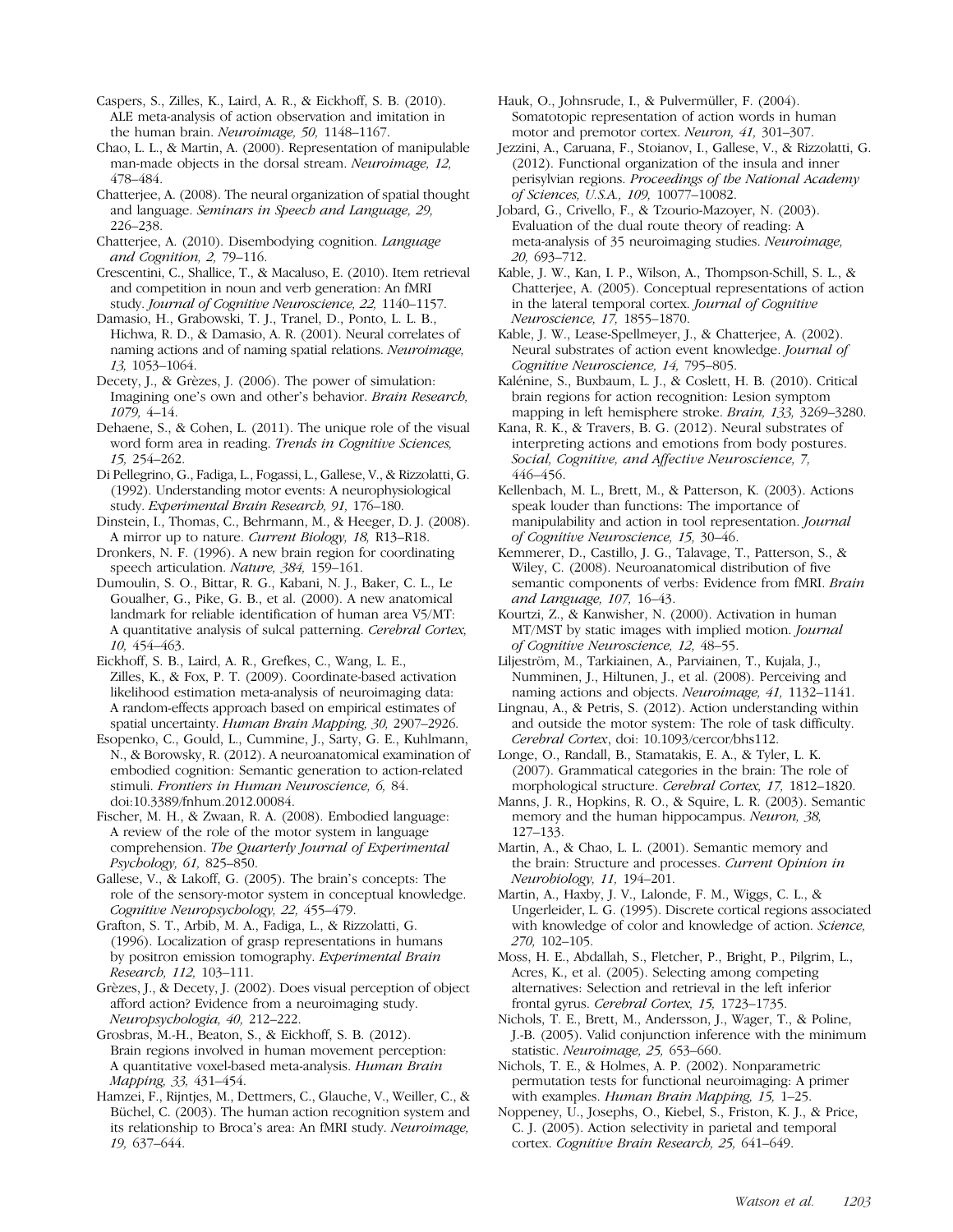Osaka, N., Matsuyoshi, D., Ikeda, T., & Osaka, M. (2010). Implied motion because of instability in Hokusai Manga activates the human-motion sensitive extrastriate visual cortex: An fMRI study of the impact of visual art. NeuroReport, 21, 264–267.

Palmer, E. D., Rosen, H. J., Ojemann, J. G., Buckner, R. L., Kelley, W. M., & Petersen, S. E. (2001). An event-related fMRI study of overt and covert word stem completion. Neuroimage, 14, 182–193.

Péran, P., Démonet, J.-F., Cherubini, A., Carbebat, D., Caltagirone, C., & Sabatini, U. (2010). Mental representations of action: The neural correlates of the verbal and motor components. Brain Research, 1328, 89–103.

Pierno, A. C., Tubaldi, F., Turella, L., Grossi, P., Barachino, L., Gallo, P., et al. (2009). Neurofunctional modulation of brain regions by the observation of pointing and grasping actions. Cerebral Cortex, 19, 367–374.

Plaut, D. C. (2002). Graded modality-specific specialisation in semantics: A computational account of optic aphasia. Cognitive Neuropsychology, 19, 603–639.

Porro, C. A., Francescato, M. P., Cettolo, V., Diamond, M. E., Baraldi, P., Zuiani, C., et al. (1996). Primary motor and sensory cortex activation during motor performance and motor imagery: A functional magnetic resonance imaging study. The Journal of Neuroscience, 16, 7688–7698.

Price, C. J., Devlin, J. T., Moore, C. J., Morton, C., & Laird, A. R. (2005). Meta-analyses of object naming: Effect of baseline. Human Brain Mapping, 25, 70–82.

Pulvermüller, F. (1999). Words in the brain's language. Behavioral and Brain Sciences, 22, 253–279.

Pulvermüller, F. (2005). Brain mechanisms linking language and action. Nature Reviews Neuroscience, 6, 576–582.

Raposo, A., Moss, H. E., Stamatakis, E. A., & Tyler, L. K. (2009). Modulation of motor and premotor cortices by actions, action words and action sentences. Neuropsychologia, 47, 388–396.

Rizzolatti, G., & Craighero, L. (2004). The mirror-neuron system. Annual Review of Neuroscience, 27, 169–192.

Rizzolatti, G., Fadiga, L., Gallese, V., & Fogassi, L. (1996). Premotor cortex and the recognition of motor actions. Cognitive Brain Research, 3, 131–141.

Rizzolatti, G., Fadiga, L., Matelli, M., Bettinardi, V., Paulesu, E., Perani, D., et al. (1996). Localization of grasp representations in humans by PET: 1. Observation versus execution. Experimental Brain Research, 111, 246–252.

Rizzolatti, G., & Sinigaglia, C. (2010). The functional role of the parieto-frontal mirror circuit: Interpretations and misinterpretations. Nature Reviews Neuroscience, 11, 264–274.

Rodríguez-Ferreiro, J., Gennari, S. P., Davies, R., & Cuetos, F. (2011). Neural correlates of abstract verb processing. Journal of Cognitive Neuroscience, 23, 106–118.

Roth, M., Decety, J., Raybaudi, M., Massarelli, R., Delon-Martin, C., Segebarth, C., et al. (1996). Possible involvement of primary motor cortex in mentally simulated movement: A functional magnetic resonance imaging study. NeuroReport, 7, 1280–1284.

Rüschemeyer, S.-A., Brass, M., & Friederici, A. D. (2007). Comprehending prehending: Neural correlates of processing verbs with motor stems. Journal of Cognitive Neuroscience, 19, 855–865.

Saccuman, M. C., Cappa, S. F., Bates, E. A., Arevalo, A., Della Rosa, P., Danna, M., et al. (2006). The impact of semantic reference on word class: An fMRI study of action and object naming. Neuroimage, 32, 1865–1878.

Sanjuán, A., Bustamante, J.-C., Forn, C., Ventura-Campos, N., Barrós-Loscertales, A., Martínez, J.-C., et al. (2010). Comparison of two fMRI tasks for the evaluation of

the expressive language function. Neuroradiology, 52, 407–415.

Saygin, A. P., McCullough, S., Alac, M., & Emmorey, K. (2010). Modulation of BOLD response in motion-sensitive lateral temporal cortex by real and fictive motion sentences. Journal of Cognitive Neuroscience, 22, 2480–2490.

Seger, C. A., Desmond, J. E., Glover, G. H., & Gabrieli, J. D. E. (2000). Functional magnetic resonance imaging evidence for right-hemisphere involvement in processing unusual semantic relationships. Neuropsychology, 14, 361–369.

Senior, C., Barnes, J., Giampietroc, V., Simmons, A., Bullmore, E. T., Brammer, M., et al. (2000). The functional neuroanatomy of implicit-motion perception or "representational momentum." Current Biology, 10, 16-22.

Shinkareva, S. V., Malave, V. L., Mason, R. A., Mitchell, T. M., & Just, M. A. (2011). Commonality of neural representations of words and pictures. Neuroimage, 54, 2418–2425.

Simmons, W. K., & Barsalou, L. W. (2003). The similarity-in-topography principle: Reconciling theories of conceptual deficits. Cognitive Neuropsychology, 20, 451–486.

Siri, S., Tettamanti, M., Cappa, S. F., Della Rosa, P., Saccuman, C., Scifo, P., et al. (2008). The neural substrate of naming events: Effects of processing demands but not of grammatical class. Cerebral Cortex, 18, 171–177.

Squire, L. R., & Zola, S. M. (1998). Episodic memory, semantic memory, and amnesia. Hippocampus, 8, 205–211.

Tettamanti, M., Buccino, G., Saccuman, M. C., Gallese, V., Danna, M., Scifo, P., et al. (2005). Listening to action-related sentences activates frontoparietal motor circuits. Journal of Cognitive Neuroscience, 17, 273–281.

Thompson-Schill, S. L., D'Esposito, M., Aguirre, G. K., & Farah, M. J. (1997). Role of left inferior prefrontal cortex in retrieval of semantic knowledge: A re-evaluation. Proceedings of the National Academy of Sciences, U.S.A., 94, 14792–14797.

Tranel, D., Kemmerer, D., Adolphs, R., Damasio, H., & Damasio, A. R. (2003). Neural correlates of conceptual knowledge for actions. Cognitive Neuropsychology, 20, 409–432.

Turkeltaub, P. E., Eden, G. F., Jones, K. M., & Zeffiro, T. A. (2002). Meta-analysis of the functional neuroanatomy of single-word reading: Method and validation. Neuroimage, 16, 765–780.

Turkeltaub, P. E., Eickhoff, S. B., Laird, A. R., Fox, M., Wiener, M., & Fox, P. (2012). Minimizing within-experiment and within-group effects in activation likelihood estimation meta-analyses. Human Brain Mapping, 33, 1–13.

Tyler, L. K., Stamatakis, E. A., Dick, E., Bright, P., Fletcher, P., & Moss, H. (2003). Objects and their actions: Evidence for a neurally distributed semantic system. Neuroimage, 18, 542–557.

Van Dam, W. O., Rüschemeyer, S.-A. & Bekkering, H., (2010). How specifically are action verbs represented in the neural motor system: An fMRI study. Neuroimage, 53, 1318–1325.

Van Dam, W. O., Van Dijk, M., Bekkering, H., & Rüschemeyer, S.-A. (2012). Flexibility in embodied lexical-semantic representations. Human Brain Mapping, 33, 2322–2333.

Vigliocco, G., Vinson, D. P., Lewis, W., & Garrett, M. F. (2004). Representing the meanings of object and action words: The featural and unitary semantic space hypothesis. Cognitive Psychology, 48, 422–488.

Vigneau, M., Beaucousin, V., Hervé, P. Y., Duffau, H., Crivello, F., Houdé, O., et al. (2006). Meta-analyzing left hemisphere language areas: Phonology, semantics, and sentence processing. Neuroimage, 30, 1414–1432.

Visser, M., Jefferies, E., Embleton, K. V., & Lambon Ralph, M. A. (2012). Both the middle temporal gyrus and the ventral